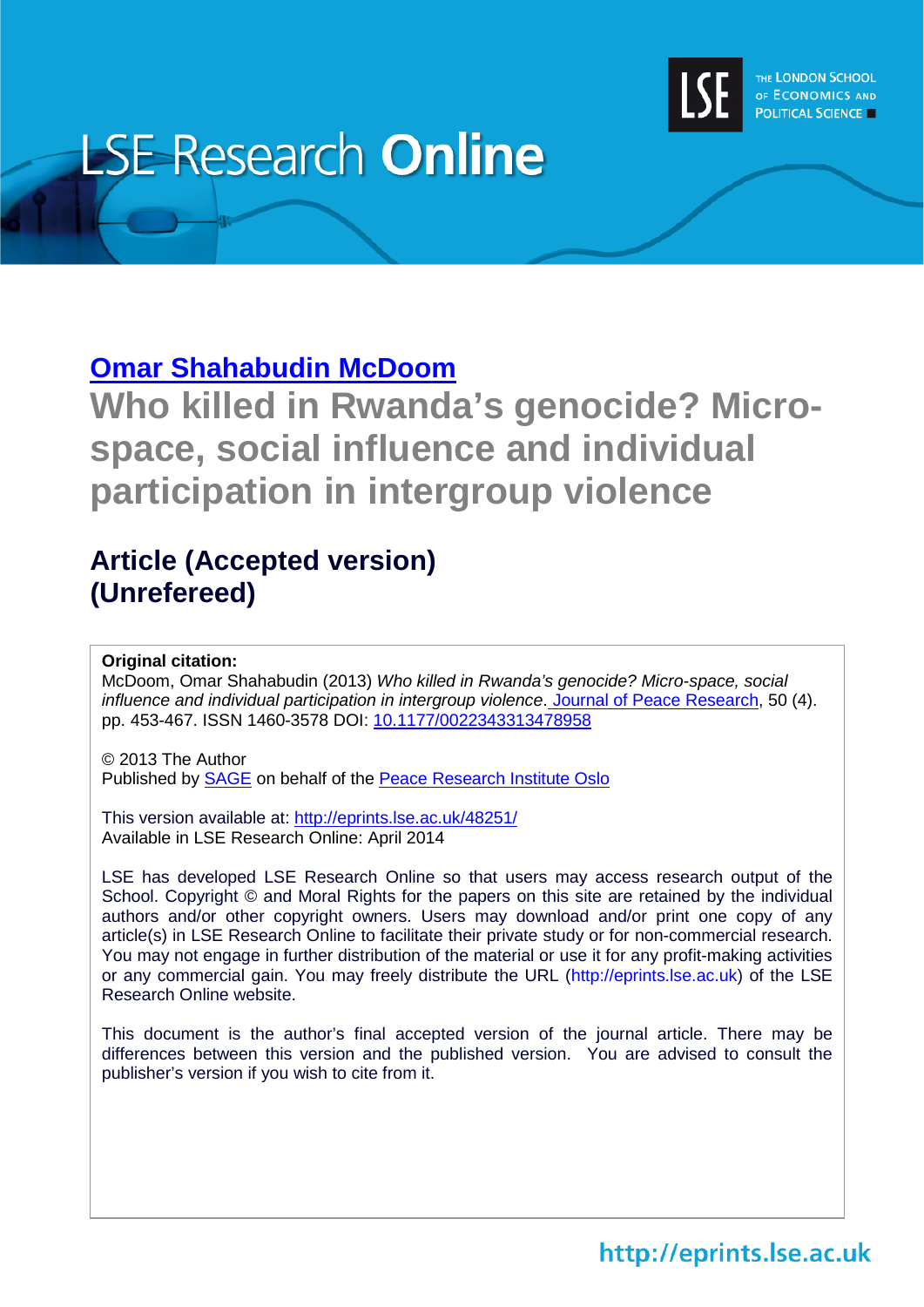# **Who kills? Micro-space, social influence, and individual participation in inter-group violence**

Omar Shahabudin McDoom, Department of Government, London School of Economics

This version January  $24^{\text{th}}$  2013

#### **Abstract**

In episodes of inter-group violence, which group members participate and which do not? Although such violence is frequently framed as occurring between distinct ethnic, racial, or sectarian groups, it is easily overlooked that it is usually only a subset of the group's members who in fact participate in the violence. In predicting participation, extant research has privileged an atomistic approach and identified individual attributes indicative of a predisposition for violence. I suggest instead that a situational approach should complement the atomistic paradigm and present evidence that an individual's micro-spatial environment is an important predictor of differential participation into inter-group violence. Using GIS data on 3426 residents from one community, I map the household locations of participants, non-participants, and victims of Rwanda's 1994 genocide. I find that participants are likely to live either in the same neighborhood or in the same household as other participants. Specifically, as the number of violent to non-violent individuals in an individual's neighbourhood or household increases, the likelihood of this individual's participation also increase. In explaining these neighbourhood and household effects, I suggest social influence is the mechanism at work. As micro-spatial distance decreases, micro-social interaction increases. Neighbors and household members exert influence for and against participation. Participation then may be as much the product of social interaction as of individual agency. What neighbours and family members think, say, and do may influence participation in collective action such as intergroup violence. The conceptualization of neighborhoods and households as micro-spheres of influences suggests the importance of social structure as a determinant of participation.

**Keywords:** Africa, Rwanda, GIS, micro-space, neighbourhood effect, genocide, ethnic violence, social influence, social structure, collective action

<span id="page-1-0"></span>**Corresponding author:** o.s.mcdoom@lse.ac.uk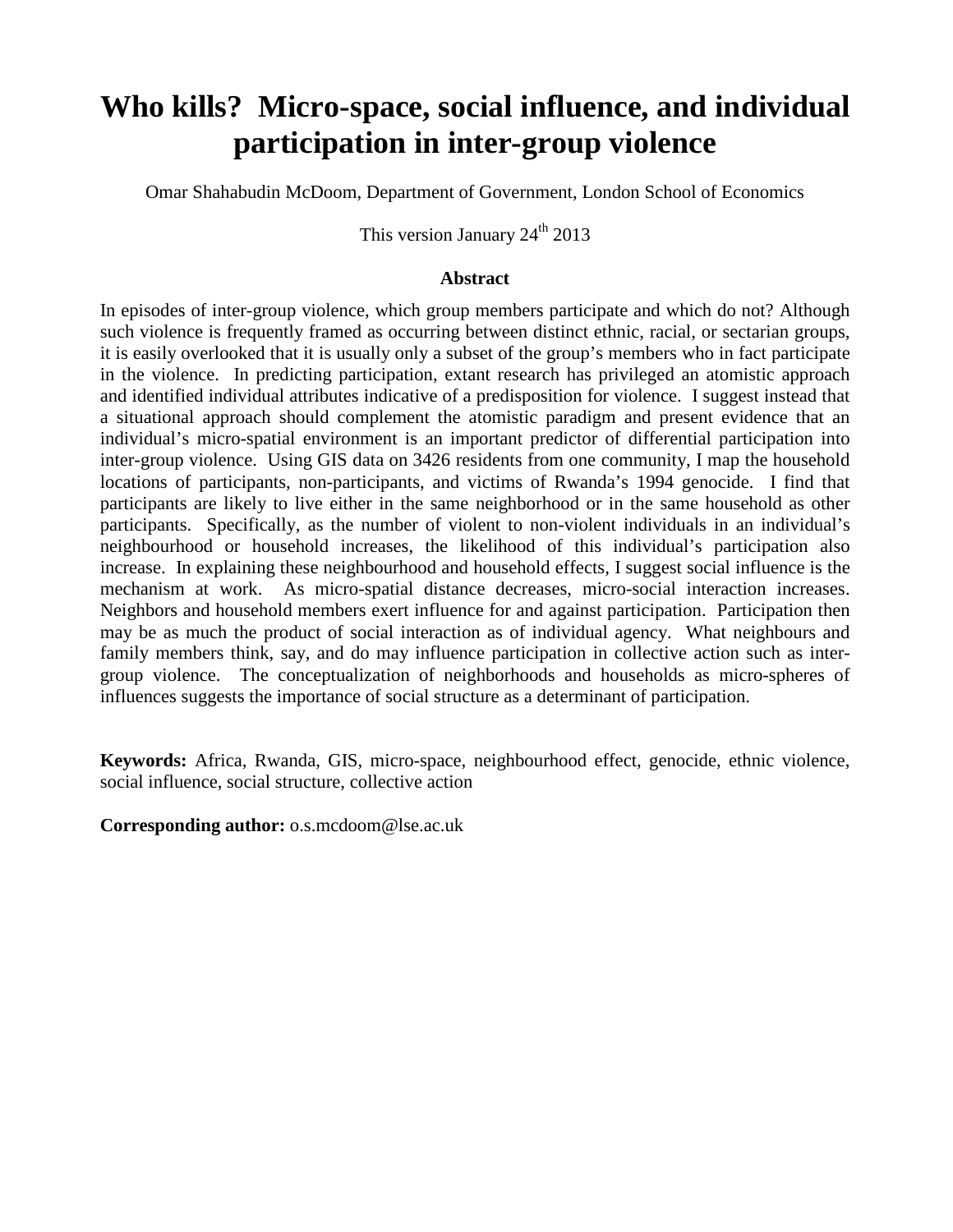In episodes of inter-group violence, which group members participate and which do not? In Osh, Kyrgyzstan between June  $4<sup>th</sup>$  and  $10<sup>th</sup>$  1990, Kyrgyz herders pursued their Uzbek farmer neighbors, often on horseback, in communal clashes that resulted in over 5000 crimes of murder, rape, and pillage (Tishkov, 1995). In Gujarat, India, Hindu mobs targeted their Muslim neighbors in retaliation for an orchestrated attack on Hindus in a train, provoking riots that eventually claimed the lives of 790 Muslims and 290 Hindus between February  $28<sup>th</sup>$  and June  $15<sup>th</sup>$  2002 (Wilkinson, 2006). In communities across Rwanda, Hutu systematically hunted down their Tutsi neighbors in a collective effort to exterminate them between April  $6<sup>th</sup>$  and July 3<sup>rd</sup> 1994 (Fujii, 2009). As these examples of communal violence, ethnic riots, and mass killings suggest, collective violence between groups is a persistent and destructive human phenomenon that has affected social stability in distinct regions and in different forms.

Although such violence is frequently framed as being between two groups, it is easily overlooked that it is usually only a subset of the group's members who in fact participate in the violence. In Rwanda for example, an estimated one in five Hutu men committed an act of violence during the genocide (McDoom, 2009). Extraordinary as this statistic is, it still means that four out of five Hutu men did *not* commit violence. What then predicts who participates and who does not?

To address this question, the article tests the importance of one simple situational variable: microspace. It suggests that the significance of micro-space has hitherto been underestimated in our growing understanding of the various predictors of participation. Existing research has pursued a primarily atomistic approach and pointed to individual characteristics associated with a disposition to participation. This article suggests, however, that an individual's micro-spatial environment may predict participation in a mob, riot, or massacre just as an individual's age, gender, or socioeconomic status may do so.

To test the importance of micro-spatial factors the article draws on a well-known case of intergroup violence: Rwanda's 1994 genocide. It examines one community that experienced violence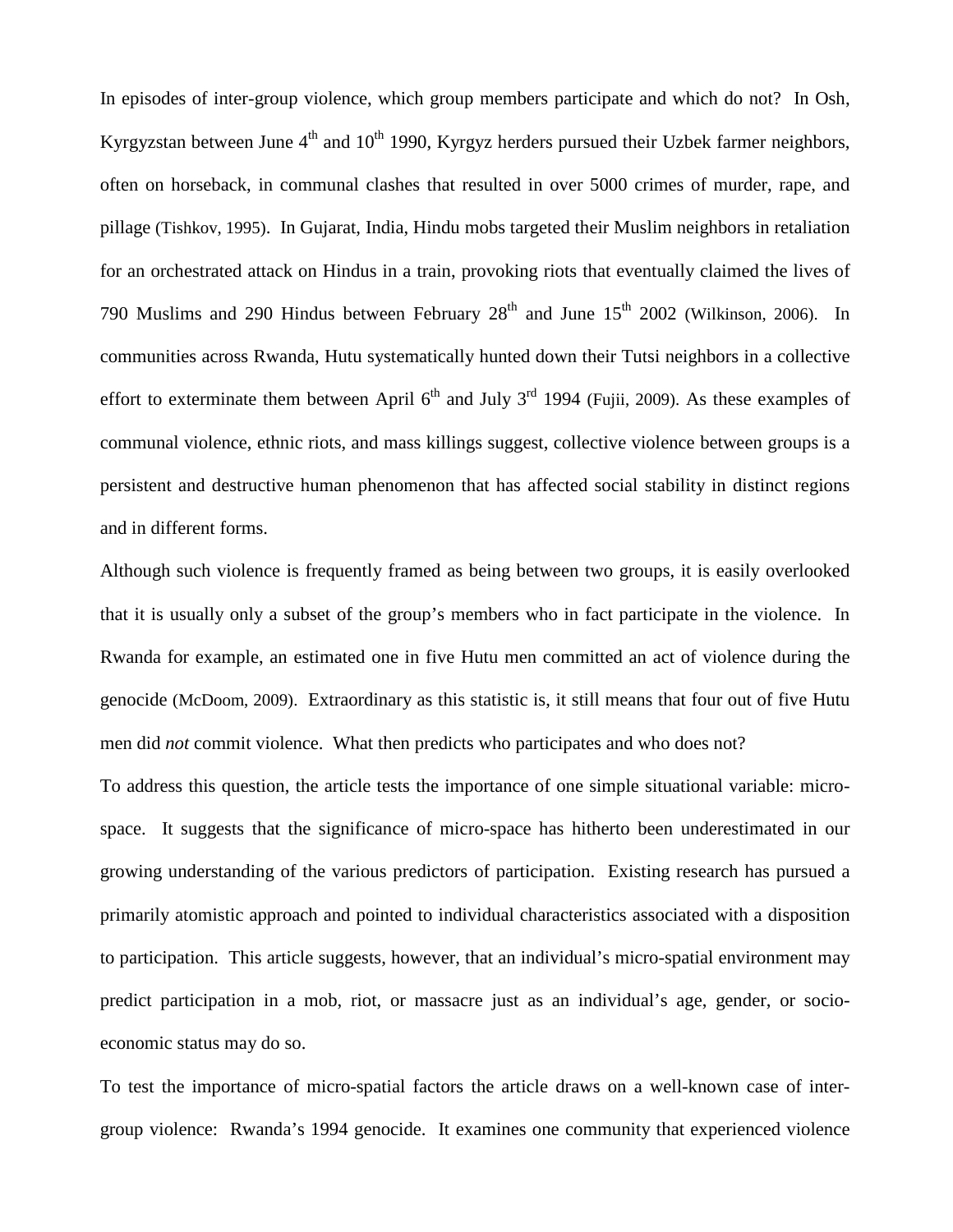and uses Geographic Information Science (GIS) technology to geo-code the homes of all 3426 residents and to construct a map showing the spatial distribution of the killers, non-killers, and victims. In analyzing these data the paper identifies two principal micro-spatial predictors of participation. First, it finds a 'neighborhood effect'. Participants often live in the same neighborhood as other participants. Formally, if an individual lives in a neighborhood comprising a high proportion of other participants in the violence, the odds of his participation increase. Second, the paper finds a 'household effect.' Participants also usually live in the same household as other participants. Formally, if an individual lives in a household comprising a high proportion of other participants, the odds of his participation again increase. In short, the data suggest that where you live matters for participation.

Moreover, the paper suggests these neighborhood-level and household-level effects are the result of a social process. As micro-spatial distance decreases, micro-social interaction increases. Atomistic processes resulting from the better-known individual-level predictors of age, gender, and socioeconomic status neither solely predict participation nor account for the finding that where you live matters. More specifically, it suggests the likely mechanism is what is broadly termed 'social influence'. Individuals who live close together may influence each other through processes such as collective socialization or peer-group pressures, among other mechanisms. Neighbors and family members then may have influenced individuals for and against participation in Rwanda's violence. Theoretically, the existence of such micro-spheres of influence would suggest the importance of social structure in predicting participation in violent phenomena. This would in turn suggest that policy interventions aimed at preventing such violence may be more effective if also targeted at households and communities as a whole, rather than solely at violence-prone individuals in isolation.

The paper has two further empirical findings for Rwanda's violence. First, contrary to conventional wisdom, it was not young, unattached men, 'loose molecules' (Kaplan, 1994: 2), who were most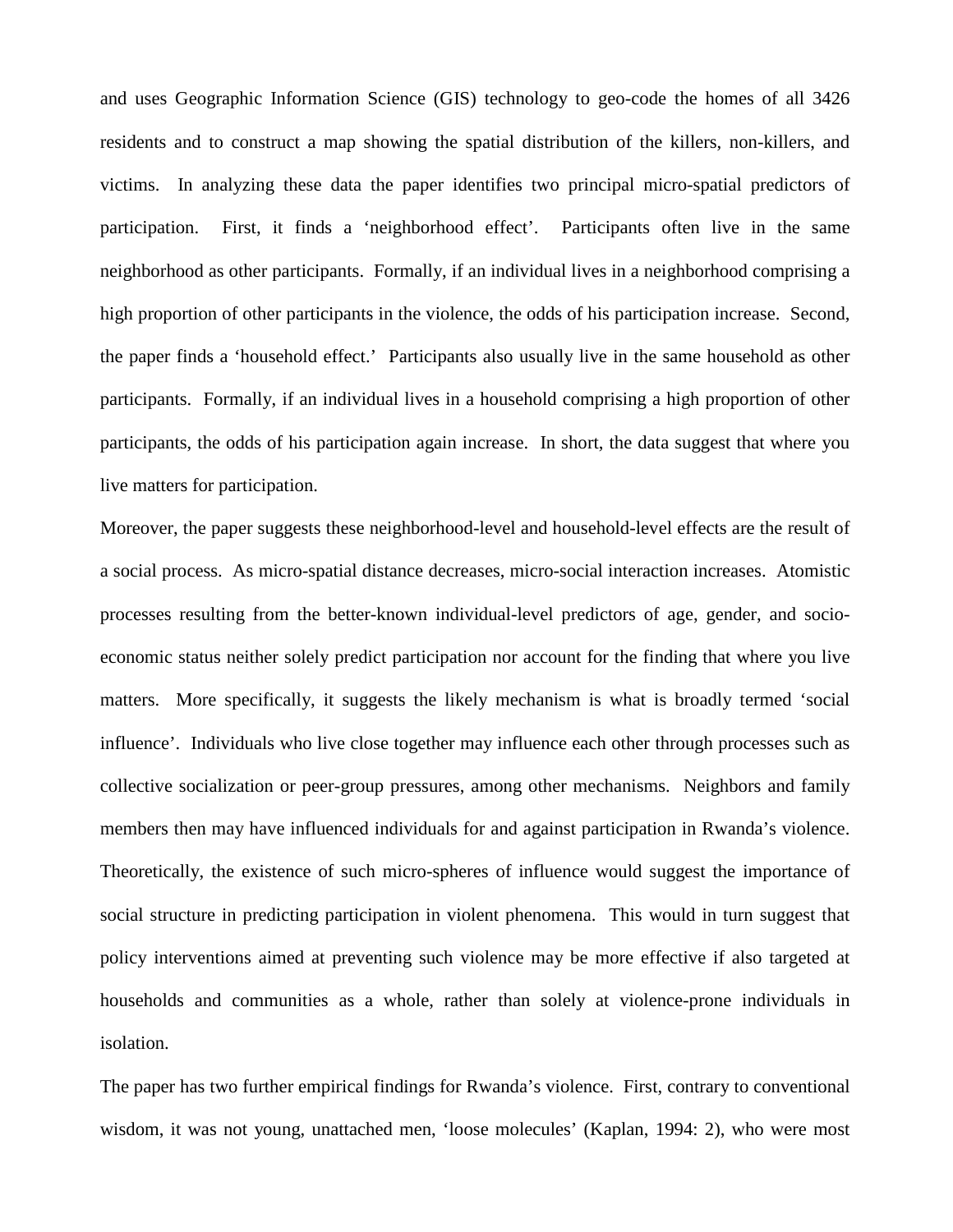likely to participate in the violence. The participant's profile instead pointed to middle-aged men with wives and children. Second, the data show that children, and overwhelmingly girl children, were much more likely to survive than adults and boy children. As ethnicity in Rwanda is patrilineal, it corroborates the genocidal or 'eliminationist' character of the violence. Without males, the Tutsi could not reproduce as an ethnic group.

The paper is structured as follows. In the first section I review extant theories and empirical studies of individual participation in various forms of violence, and set out several hypotheses based on this. In the second section I present the research design, data, and methods used to test these propositions and in the third section I present the results of both descriptive and inferential statistical analyses. In the fourth section I consider alternative interpretations of the data and finally I conclude with a discussion of the implications for our understanding of inter-group violence.

#### **Theoretical framework**

#### **Scope conditions**

Riots, lynchings, ethnic and sectarian killings, pogroms, communal violence, atrocities, massacres, and genocidal violence may all be instances of inter-group violence. Despite their apparent differences, these various forms of inter-group violence in fact share several characteristics. The violence (i) is collective, i.e. it is not the work of individuals acting alone, but of groups of individuals acting together; (ii) is committed primarily by civilians rather than security professionals authorized and organized by the state such as soldiers and policemen; and (iii) requires the group identity of the perpetrators and victims to be integral and not incidental to the participation and targeting. This definition is narrower than the concept of 'collective violence' (Tilly, 2003) given the importance of group identity. It is, however, broader than the concept of 'ethnic violence' (Brubaker & Laitin, 1998) as groups may form around class, political, and ideological identities as well as tribal, language, or religious identities.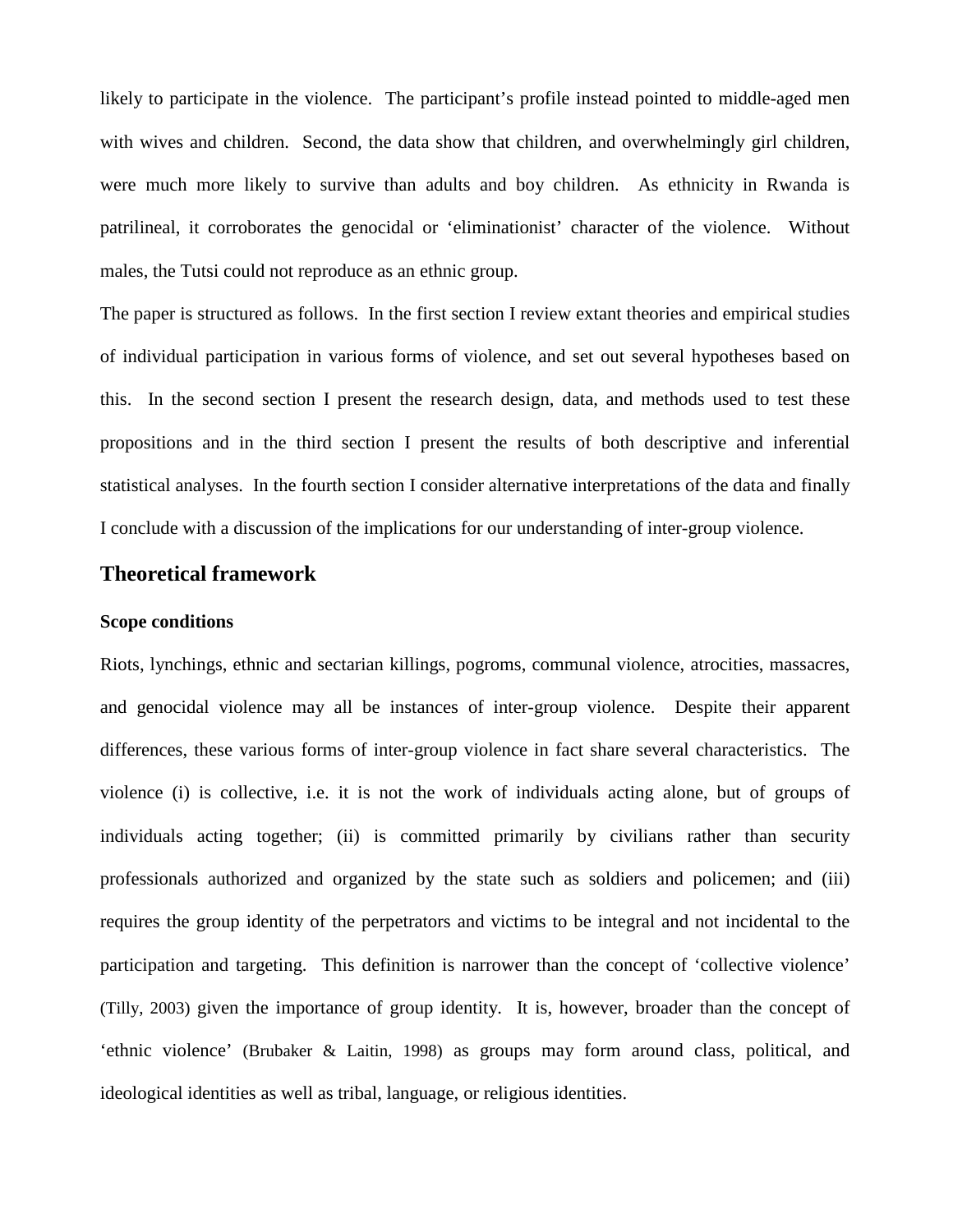#### **Existing theory and evidence on participation in violent phenomena**

A considerable body of work has adopted a methodologically atomistic approach employing individual-level attributes to predict participation in various forms of violence. Empirical studies have identified socio-demographic characteristics, notably age and gender, as robust predictors of participation, and have provided more contingent support for socio-economic attributes.

*Socio-demographic characteristics:* Several theoretical mechanisms have been proposed for why age and gender in particular may matter. First, younger men may be less constrained by family responsibilities and can afford the opportunity costs of participating in such time-consuming and risky activities (Collier and Hoeffler, 2004). Second, younger men experience frustration most acutely when deprived of opportunities for social and economic advancement, especially if their expectations have been raised from receiving education (Choucri, 1974; Goldstone, 2002). Third, younger men are especially susceptible to ideals and are strongly motivated by the urge for change (Huntington, 2002). They are consequently more likely to engage in violent riots and protests. Macro-level research on 'youth bulges' has suggested an association between disproportionate numbers of young men in a population and internal armed conflict (Urdal, 2006), rebellion (Moller, 1968), and revolution (Goldstone, 1991).

*Socio-economic characteristics:* In contrast with the socio-demographic predictors, the evidence for socio-economic predictors is less conclusive. Theory has nonetheless proposed three central mechanisms: (i) Grievance. Individuals experience frustration when denied the opportunity to achieve what they expect (Gurr, 1970); (ii) Material incentives. Deprived individuals respond more favorably to opportunities for rapid self-enrichment (Popkin, 1979); and (iii) Opportunity cost. Poorer individuals can afford to engage in violent activities as they have little to lose and much to gain (Collier and Hoeffler, 2004).

The evidence to support these mechanisms is mixed. Scacco (2009), in a survey of participants and non-participants in Nigeria's 2001 Christian-Muslim riots, finds poverty mattered only when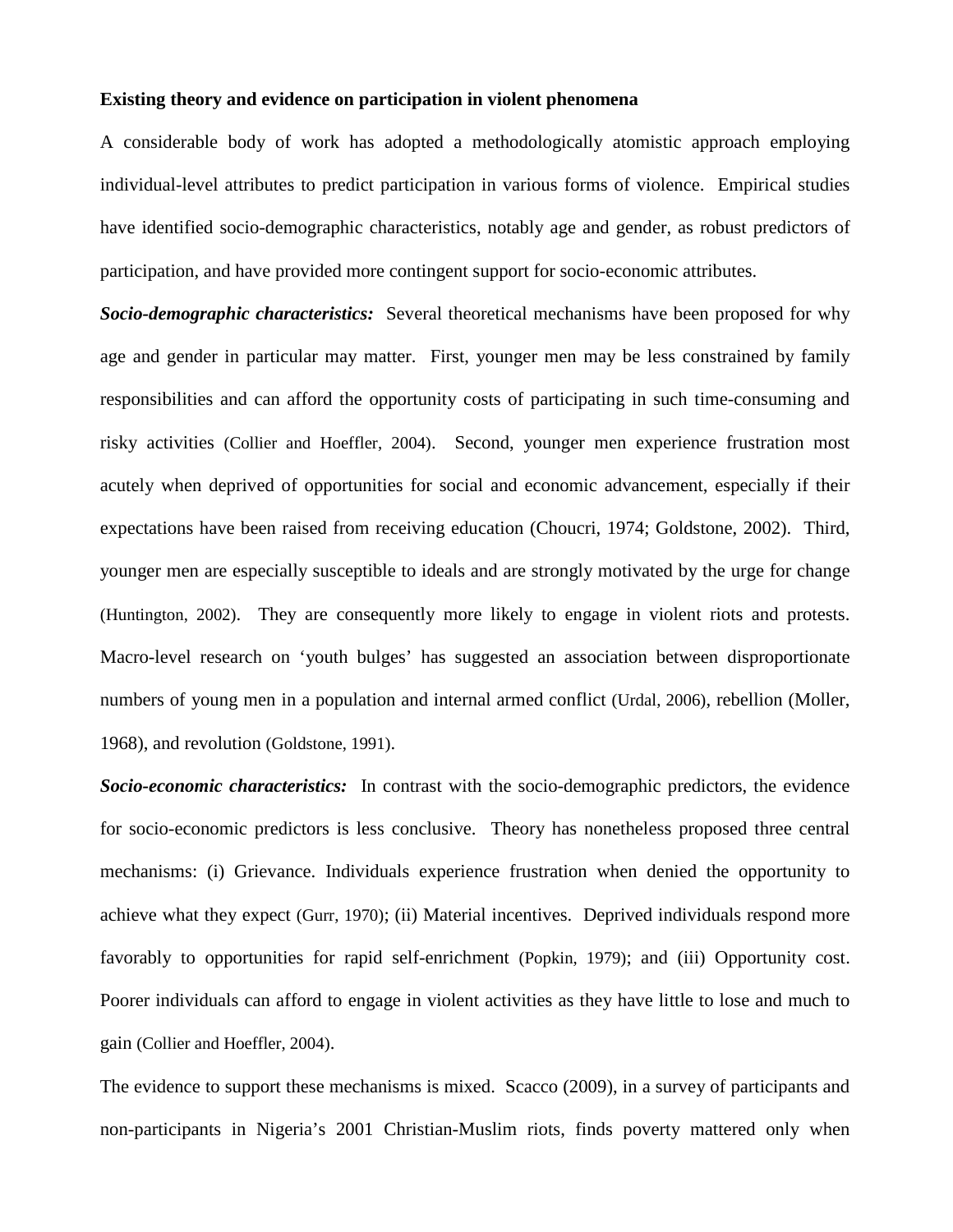measured subjectively and only in interaction with an individual's social connectedness. Verwimp's (2005) economic profile of a Rwandan génocidaire finds that neither an individual's literacy level nor household's landholdings predicted participation. However, individuals who rented in land or worked as unskilled laborers were more likely to participate, though so too were individuals who rented out the land and who employed the unskilled labor. Humphreys and Weinstein (2008). surveyed participants in Sierra Leone's civil war and finds that an individual's income (proxied by whether his home had mud walls) and literacy do predict participation, though so too does his susceptibility to material incentives and social sanctions. McPhail (1971) in a metaanalysis of participation in America's 1960s race riots reviews seven socio-economic variables and concludes that none is a robust predictor of participation.

*Ordinary killers:* Beyond age, gender, and debatably socio-economic status, a scholarly consensus is crystallizing that violent perpetrators do not possess distinguishing individual characteristics. Ordinary individuals are capable of extraordinary violence. Research on participation in mass killings, notably genocides, has generated perhaps the strongest consensus (Browder, 2003; Waller, 2002). Hannah Arendt (1963:252) first wrote of the 'fearsome, word-and-thought-defying banality of evil' in 1963 to describe Adolf Eichmann, a senior SS commander who oversaw the deaths of tens of thousands of Jews and others during World War II. Browning (1992) constructed biographic profiles of 502 members of a German Police Battalion responsible for the deaths of 83,000 individuals in World War II and concluded they were just ordinary men.

Experimental research in psychology supports this assessment of real-world perpetrators. Milgram (1963) found that 26 of 40 male subjects from New Haven, who responded to an advertisement soliciting paid participants for a memory experiment, were willing to administer increasingly powerful electric shocks when ordered by an individual clothed as a scientist, to the point that the 'victim', an actor who could be heard but not seen by the subject, ceased crying out in pain to simulate unconsciousness. Zimbardo et al. (1973) found in a simulated prison experiment involving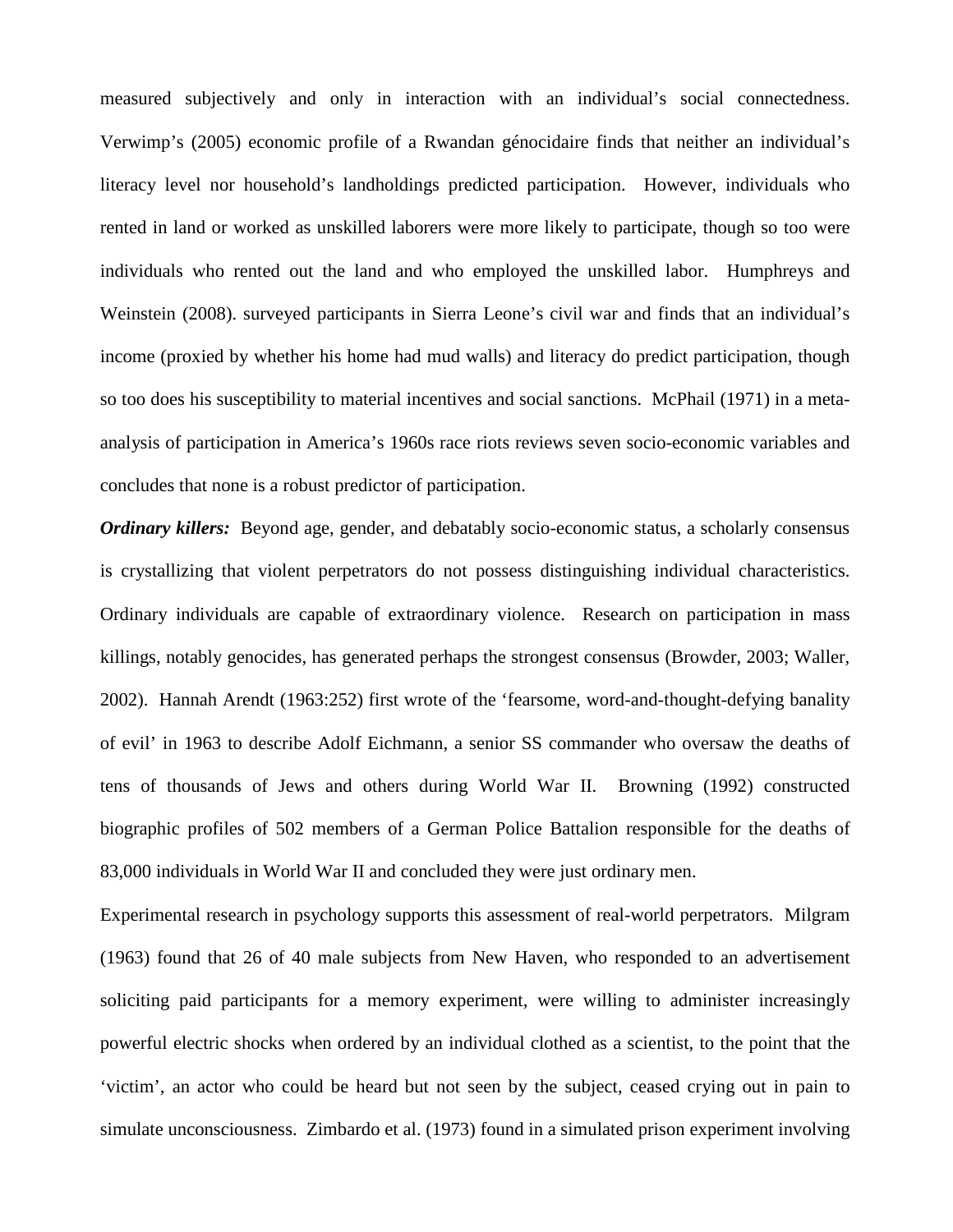21 American male college students, that of the 11 who played the role of guards, one third became increasingly physically aggressive towards the 10 who played prisoners over the course of one week.

The growing micro-evidence on Rwanda's perpetrators also points to a consensus that the killers were ordinary. Straus (2006: 119) surveyed 210 sentenced, self-confessed perpetrators and concludes that 'Rwanda's killers were ordinary in all but the crimes they committed'. Mironko (2004: 177) interviewed approximately 100 self-confessed Rwandan perpetrators and describes them as among the 'countless ordinary civilians – men, women, and children – who were more informally persuaded to take part in the killing, but who may in fact have killed more innocent people than all the other forces combined'. Fujii (2006: 17) interviewed 82 Rwandans and concludes those who joined in the violence 'were, in every sense of the word, ordinary men (and women)'. This scholarly consensus, however, raises the question behind this paper. If perpetrators indeed are ordinary and possess few distinguishing individual characteristics, what else then predicts their participation?

#### **Micro-space and social mechanisms**

One predictor of participation, in addition to the atomistic approach of who you are, may be the structural factor of where you live. Neighborhood is a well-established spatial determinant in a variety of phenomena including voting behaviour (Johnston, 1979); crime and delinquency (Kling, Ludwig, & Katz, 2005); and various health and educational outcomes (Harding, 2003; Sampson, Morenoff, & Gannon-Rowley, 2002). In accounting for the neighborhood effect, these studies point to the presence of other persons in one's micro-spatial environment that activates a *social* process whose effect is independent of *individual-level* processes. The mechanism commonly suggested is 'influence' resulting from social interaction.

*Spatial and social proximity:* The theoretical intuition linking micro-space and social influence then is that the likelihood of social interaction increases as the spatial distance between individuals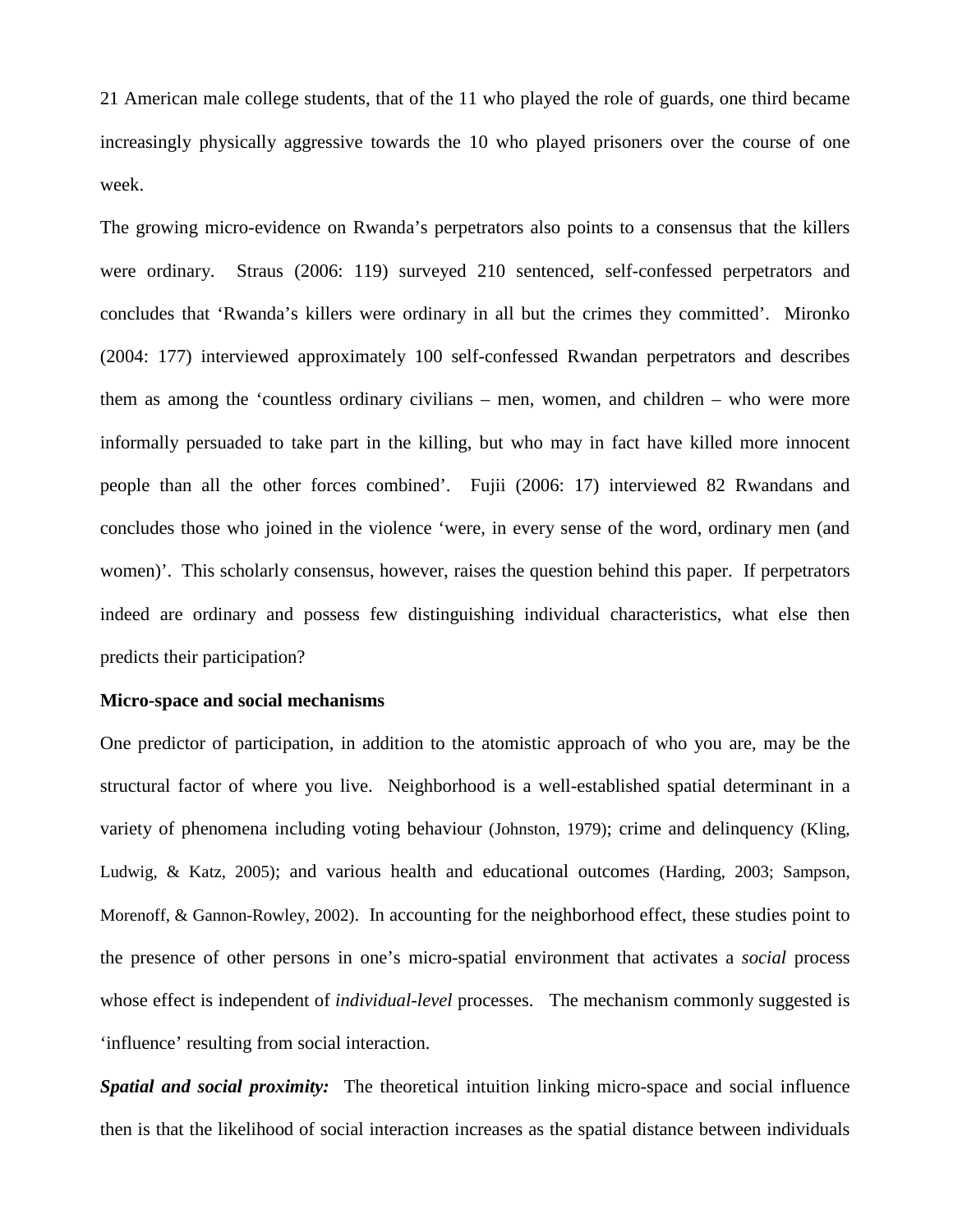decreases. In a well-known study of voting behaviour, Cox (1969) identified an inverse relationship between distance and acquaintance formation, the implication of which was popularized in the phrase 'people who talk together, vote together' (Miller, 1978). Allen & Fustfeld (1975) showed that co-workers separated by more than 25m walking distance had a significantly lower probability of communicating with each other than those located closer to each other. Mok & Wellman (2007) found that in a urban area the frequency of face-to-face contact between individuals dropped significantly at 5 miles, as did the provision of tangible support, in the context of Toronto, Canada. In the context of rural Rwanda in 1994, where distance-reducing transportation and communication technologies such as vehicles, telephones and the internet were not widely-used, it is likely that social interaction would be particularly sensitive to spatial proximity.

*Social influence:* The mechanism implicit in social interaction then is social influence. Social psychology has provided a formal definition. 'Social influence can be said to have occurred whenever a person (P) *changes* his behaviour as a result of *induction* by another person or group (the influencing agent or O)'...Induction may be deliberate and intentional, as in those cases where O tries to persuade, order, threaten, express expectations to, or express guidelines to P. On the other hand induction may also be unintentional to varying degrees, as in the case where O sets an example or acts as a role model for P' (Kelman, 1974: 128). Social influence then is a theoretically broad concept that may be (i) conscious or unconscious; (ii) behavioural or attitudinal; and (iii) of short or long duration. As such it encompasses a variety of psycho-social mechanisms including conformity, socialization, peer pressure, compliance, internalization, and identification (Cialdini & Goldstein, 2004).

*Social influence and violence:* There is considerable and growing evidence of the importance of social influence in accounts of violence. Influence for example is the mechanism implicit in studies of violent phenomena that highlight the importance of social ties and social networks. Interpersonal ties may both facilitate and constrain an individual's actions. In her research on Muslim-Christian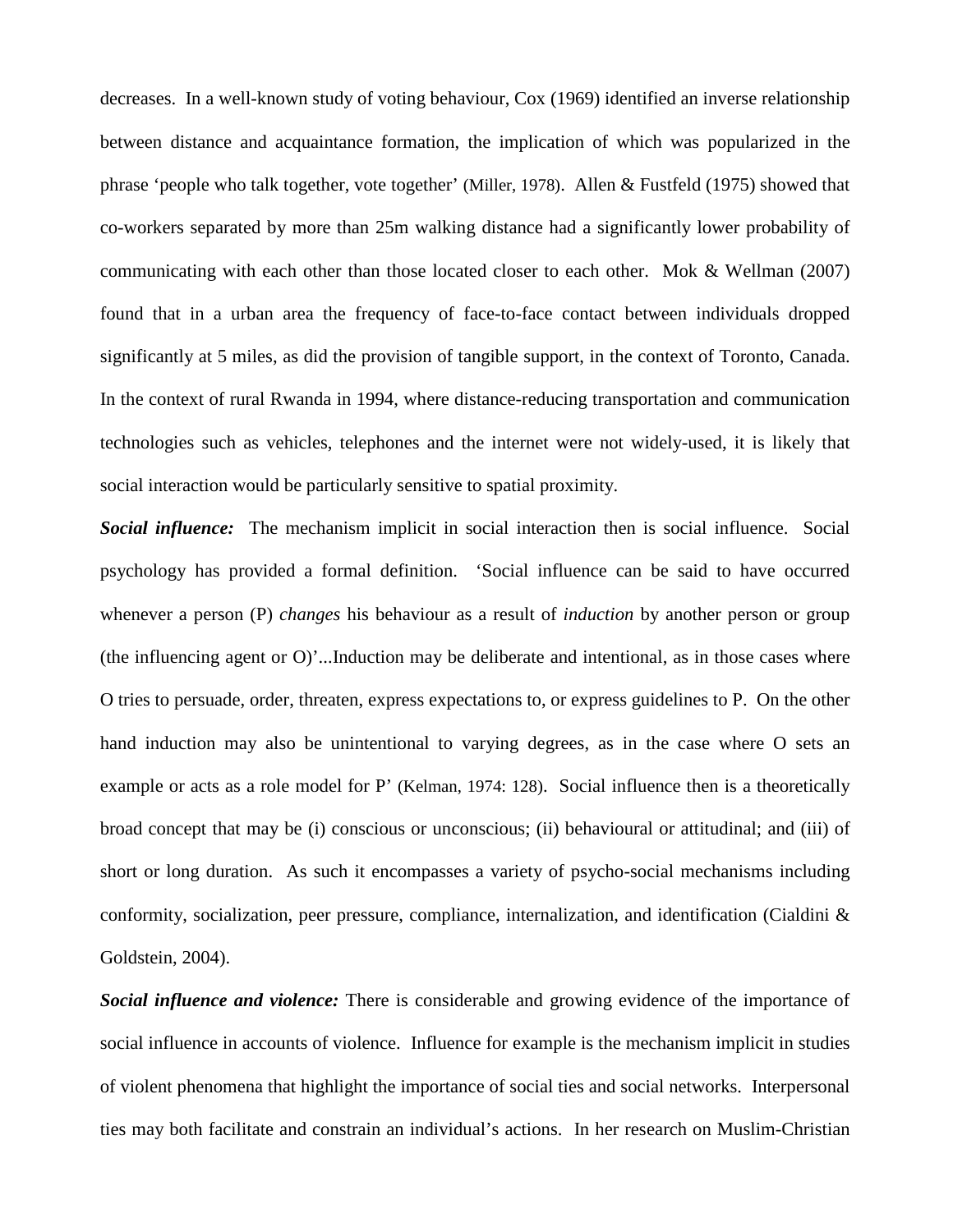riots in Nigeria, Scacco (2009) finds 'social connectedness' an important determinant of individual participation. In a sample of 174 rioters and 530 non-rioters, she finds that on average participants knew 14 others rioters compared with only 5 for non-participants, and that pre-riot participation in community meetings and membership of voluntary associations, both increased the likelihood of becoming a rioter. Humphreys and Weinstein's (2008) study of participation in Sierra Leone's civil war found that 21% of the 184 non-combatants surveyed had ties to the rebel group (the RUF) compared with 28% of the 46 rebel combatants who reported voluntarily joining the RUF. They infer that social sanctions played an important role in drawing individuals into the rebellion. Sageman (2004) looks at Islamist terrorism and, based on the biographic data of 172 participants in the modern jihad, finds that 75% had either pre-existing social ties to other jihadis or else decided to join with other friends and relatives.

Studies of participation in Rwanda's violence implicitly suggest a link between micro-space and social influence. The research highlights the importance of *face-to-face* interaction. Straus (2006: 136) writes participation was 'the result of direct face-to-face mobilization: individuals, leaders, or groups directly solicited the respondents' participation at commercial centers, on roads, and pathways, or at their homes'. Fujii (2009: 128) points to kinship and friendship ties along with group contagion effects which were 'the sum of shared knowledge and activities and regular faceto-face interactions. They were the product of talking, gossiping, greetings, visiting, sharing beers, and participating in *umuganda* [a Rwandan institution of obligatory labor]'. Neighborhoods and households represent micro-spaces where individuals live in close proximity to one another and are likely to have everyday face-to-face interactions of the kinds described.

Research on genocide perpetrators points to at least two forms of influence resulting from social interaction: horizontal influence from 'peer pressures'; and vertical influence from 'authority.' Browning (1992: 175), based on his work on atrocities committed by members of a German police battalion, writes 'within virtually every social collective, the peer group exerts tremendous pressure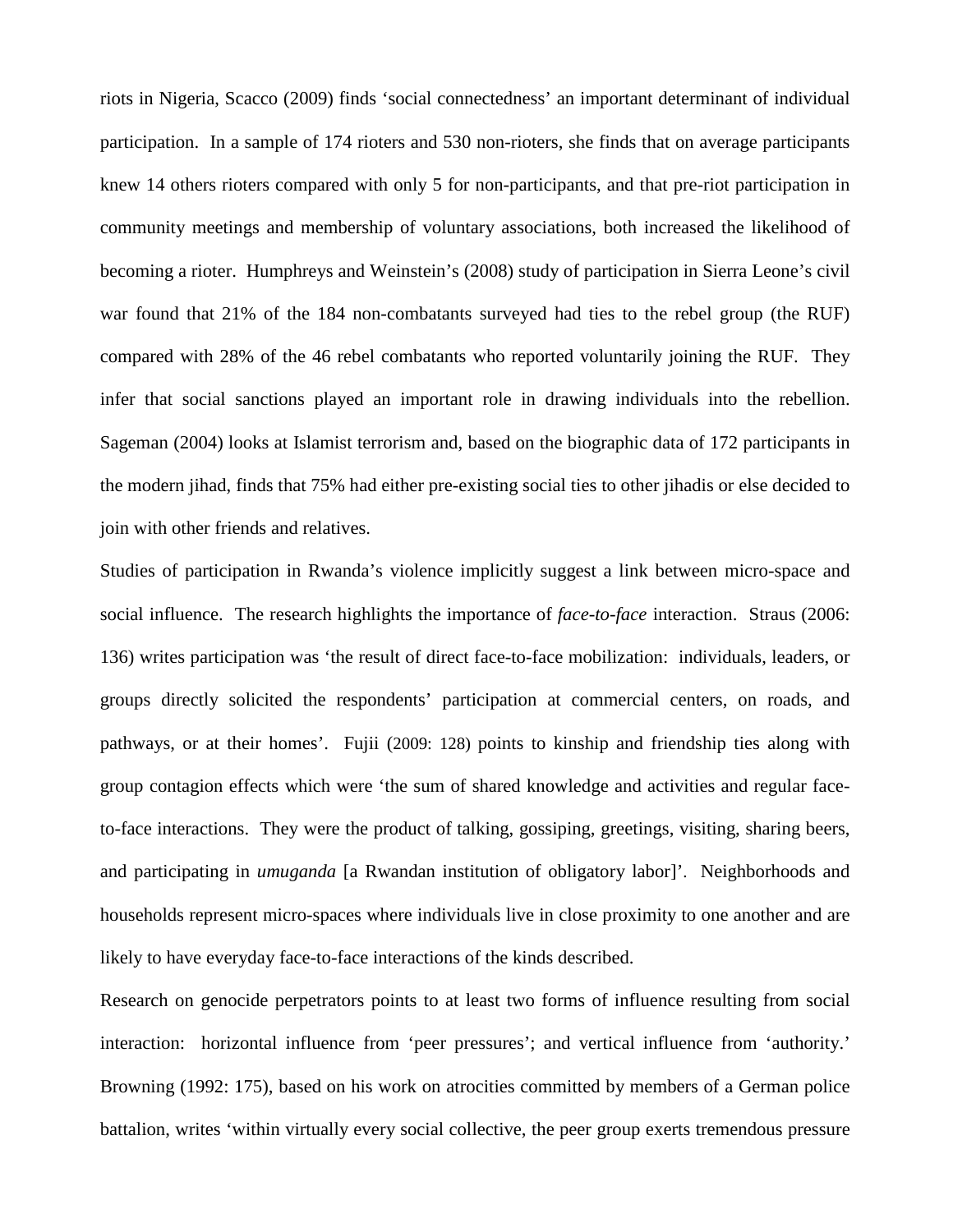on behaviour and sets moral norms'. Straus (2006: 148) concludes that in Rwanda 'intra-ethnic coercion and pressure appears to have been a central factor driving mass participation in the genocide'. We would hypothesize then that horizontal influence would be stronger in neighborhoods where the number of pro-violence peers relative to anti-violence peers was high. The same logic of influence would apply at the household-level.

H1. As the number of perpetrators relative to non-perpetrators in a neighborhood increases, the likelihood of an individual being drawn into the violence also increases (horizontal peer group influence).

H2. As the number of perpetrators relative to non-perpetrators in a household increases, the likelihood of an individual being drawn into the violence also increases (kinship/family influence). The second form of influence is 'vertical': the product of leadership and authority. Milgram (1963) first demonstrated in a laboratory experiment how an authority figure, in this case a man dressed in a scientist's white coat, could motivate an ordinary individual to inflict harm on another individual through the administration of what the subject believed were actual electric shocks. Straus (2006: 143) corroborates the importance of authority in Rwanda's violence and writes 'once genocidal violence began in an area, local Hutus who were in charge used their power and authority to mobilize able-bodied men to participate'.

H3. As the proximity to a mobilizing agent or pro-violence authority figure increases, the likelihood of an individual being drawn into the violence also increases (vertical influence).

While research suggests social processes may promote participation in violence, it has also suggested social interaction may reduce inter-group hostility. Influence may also work to deter violence. Allport (1958) first hypothesized that inter-group contact would discourage stereotyping, discrimination, and prejudice as interaction would increase the information each group possesses of the other. Varshney (2001) found that inter-group ties established through participation in formal associations reduced the likelihood of communal violence between Hindus and Muslims in India. We would hypothesize then that counter-violence influence would be stronger in communities where the likelihood of inter-group interaction was high.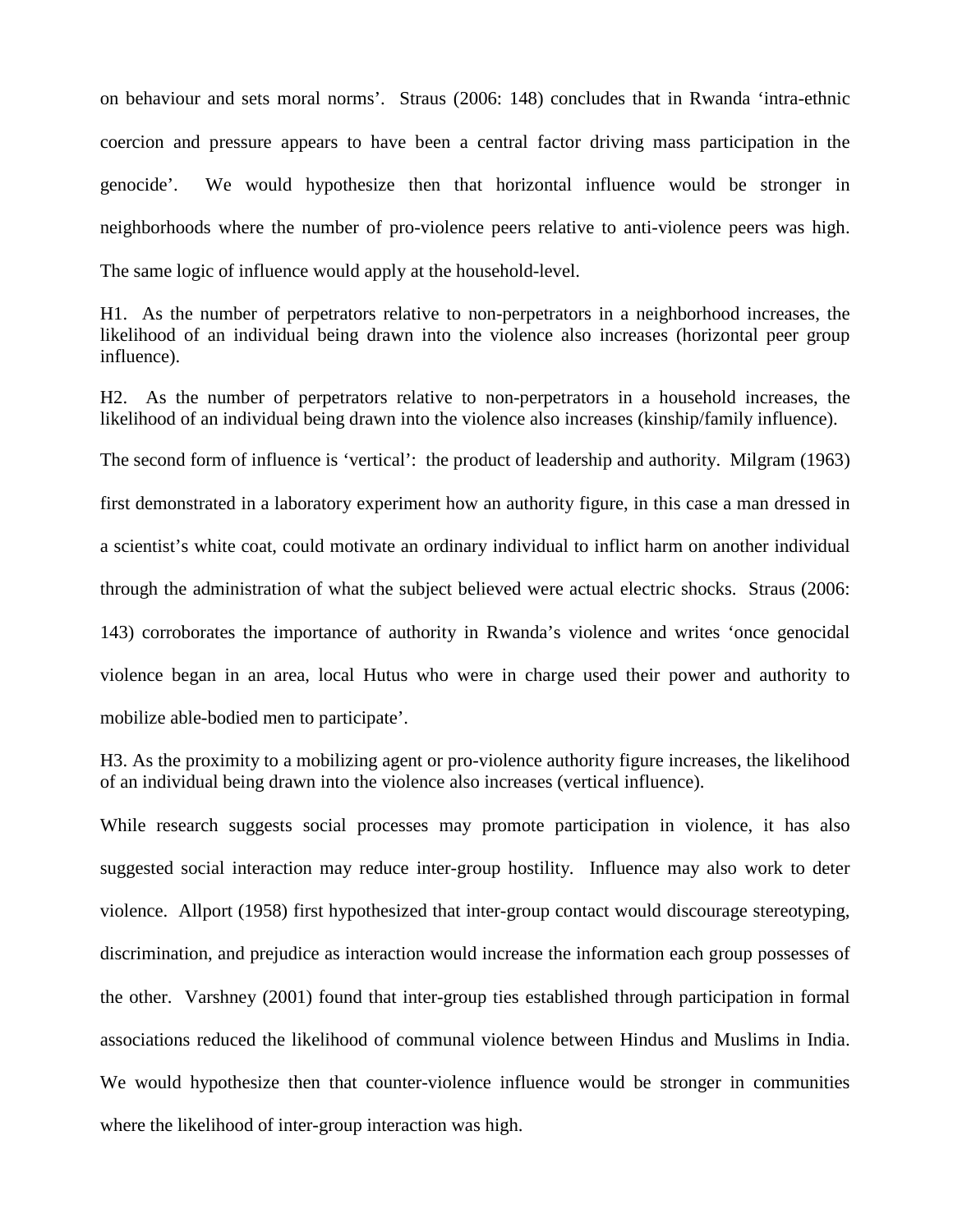H4. As the number of out-group relative to in-group members in a neighborhood increases, the likelihood of an individual being drawn into the violence decreases (inter-group contact).

# **Research design, data and methods**

To test the importance of micro-spatial factors in episodes of inter-group violence, I present data from one community, sector Tare, that experienced violence during Rwanda's genocide of 1994. I start with a synopsis of the Rwandan case followed by a profile of the chosen community and a chronology of how the genocide unfolded in it. I then describe the data collection and operationalization of the dependent and independent variables.

#### **Synopsis of Rwandan genocide**

In April 1994 a government-sponsored campaign lasting just over 100 days targeted Rwanda's Tutsi minority and a much smaller number of its moderate Hutu majority for extermination. An estimated 507,000 to 850,000 Rwandans lost their lives (Des Forges, 1999; Prunier, 1998). Their assailants were soldiers, militia, policemen, and ordinary civilians drawn largely from the Hutu population. The genocide was the culmination of a civil war beginning in October 1990 fought between a mainly Tutsi exile rebel group, the Rwandan Patriotic Front (RPF) and a government controlled by a Hutu ruling elite. The roots of the war lay in the Hutu revolution of 1959-62 which overthrew the Tutsi monarchy, sending thousands of Tutsi into exile, and which established a Hutu ethnocracy in its place. Following the revolution and independence from Belgium in 1962, Tutsi remained excluded from Rwandan politics until August 1993 when the civil war led to a powersharing agreement between the incumbent Hutu regime, new opposition parties, and the Tutsi rebel movement. Hutu hardliners, however, opposed the deal. When Rwanda's Hutu president, Juvénal Habyarimana, who signed the agreement was assassinated on April  $6<sup>th</sup>$  1994, a small group of extremists immediately seized the opportunity to establish itself as the new government. Having captured the state, they used its considerable resources to eliminate the moderate opposition and to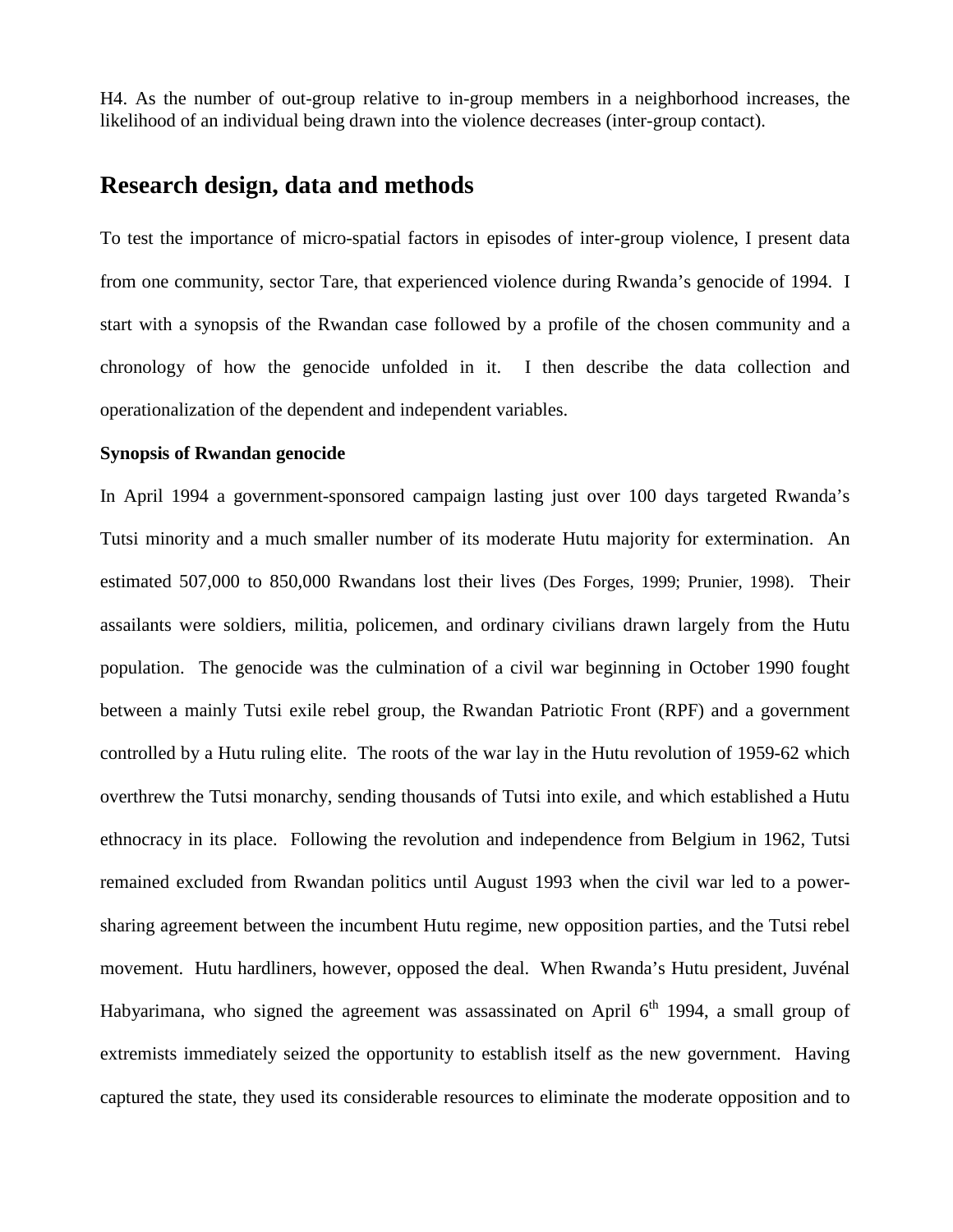implement a genocidal program against the Tutsi 'enemy.' The international community failed to intervene to stop the slaughter. At the same time, government forces and the rebel army re-engaged in combat. Some one hundred days later, the rebels emerged victorious. By one estimate, during this time approximately three-quarters of Rwanda's Tutsi minority were murdered (McDoom, 2009). Rwanda's violence was remarkable then for its speed and for its intensity. Its most unusual characteristic, however, remains the scale of civilian involvement. In practically every community where the Tutsi 'enemy' lived, there were Hutu (and also Twa, Rwanda's third and smallest ethnic minority) who mobilized against them. An estimated one in five Hutu men committed at least one act of violence during the genocide. However, this still meant that four in five Hutu men did not participate in the violence. To reiterate the research question, who then were the minority who joined in the violence and who were the majority who did not?

#### **Profile of selected community**

To answer this question I collected data on participants and non-participants in Rwanda's violence from one community or 'sector' that experienced violence during the genocide. Sector Tare is located in south-west Rwanda in what was at the time Maraba commune in Butare prefecture.<sup>[1](#page-1-0)</sup> Its experience of the genocide was not unusual for a Rwandan rural community. 63% of its Tutsi population were killed and 24% of its adult Hutu male population was implicated in the killing. These figures are in line with the national estimates cited above and reinforced Tare's selection as a research site. Demographically, 647 households or 3426 Rwandans lived within its 5.62 square kilometers in April 1994. As with Butare prefecture as a whole, Tare's population density of 609 persons/sq.km then was even higher than the already high national average of 412 persons/sq.km. 215 or 6.3% of Tare's inhabitants were ethnic Tutsi, just slightly lower than the national proportion of 8.4% (Goverment of Rwanda, 1994). Before the genocide, ethnic relations had been good. Tare

<span id="page-12-0"></span><sup>&</sup>lt;sup>1</sup> In April 1994 Rwanda comprised 11 prefectures, 145 communes, 1488 sectors, and 9000+ cells. In some areas there was a fifth, unofficial administrative unit: *nyumbakumi* or groupings of approximately ten households represented by an unpaid individual*.*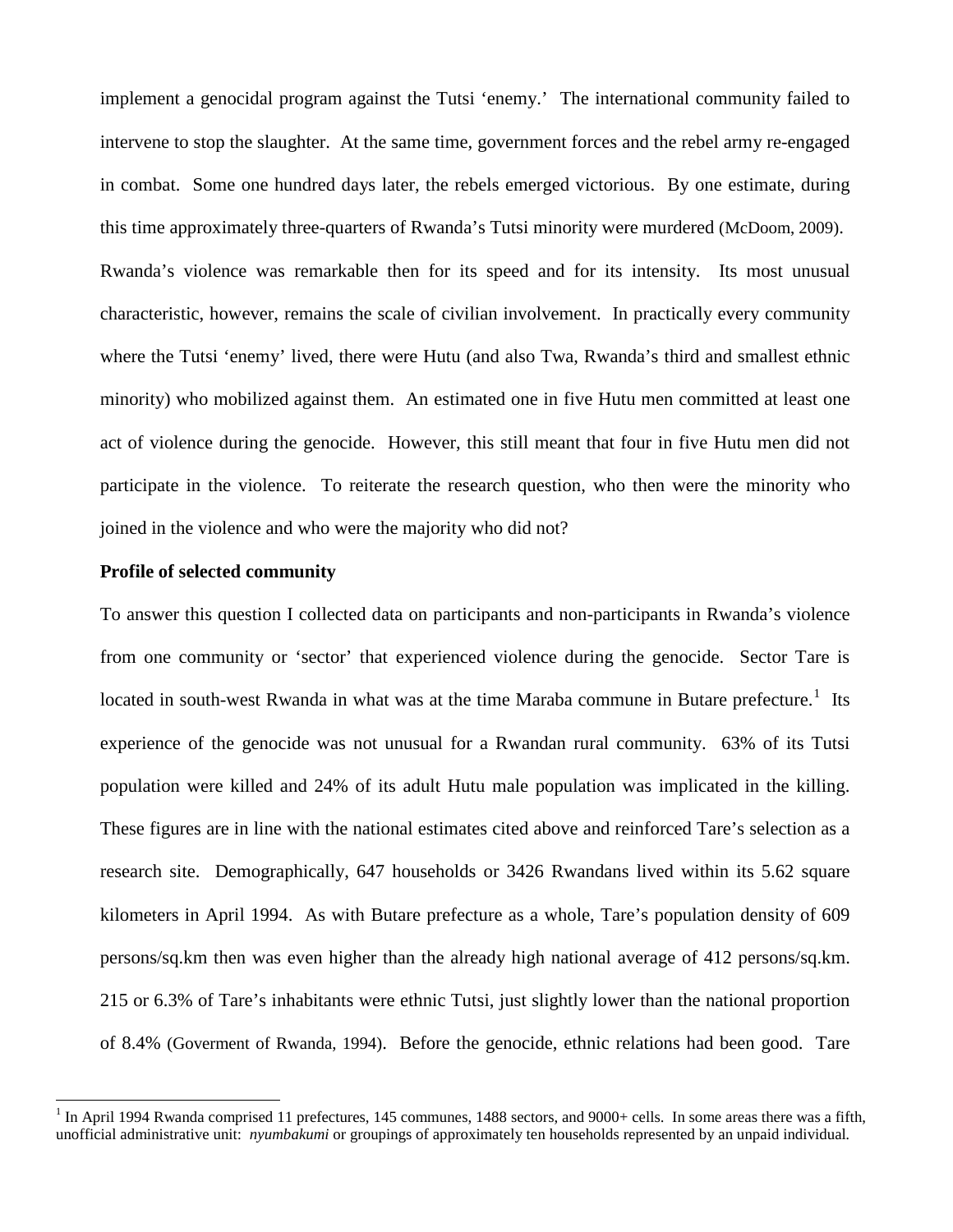boasted 38 inter-ethnic unions, representing 37.2% of all Tutsi, mostly between Hutu men and Tutsi women. Table I summarizes these demographic data.

#### **[Table I here]**

Geographically, Tare reinforces Rwanda's reputation as the 'land of a thousand hills' with elevations ranging from 1651m to 1891m and slopes from 1 to 51 degrees. Almost all of its land was cultivated with no forestland and few shrubs or bushes. Economically, as elsewhere in Rwanda, the principal occupation for the majority of Tare's inhabitants was subsistence agriculture. Tare possessed a small commercial center with a market and several small shops selling basic foodstuffs and household goods. The community also benefited from the presence of a tarmac main road linking the two towns of Butare and Gikongoro. A public primary school was also located within the sector and parishioners attended the church situated in the neighboring sector of Rugango.

Violence in Tare began on April  $19<sup>th</sup>$  1994, almost two weeks following the president's assassination and the day after a visit to the commune by Rwanda's new extremist president to mobilize the Hutu population. This first attack on a nearby Tutsi enclave was unsuccessful. Following a security meeting the next day, a second attack was launched against the majority of Tare's Tutsi community who had sought refuge in the local parish church and a nearby monastery. Successful, the attack group returned to the first Tutsi enclave the following day to finish what they had started earlier. Over four days and in three episodes of violence, Tare's Tutsi then was almost exterminated.

#### **Data collection and analysis**

I collected data on all 34[2](#page-12-0)6 of Tare's residents.<sup>2</sup> This included information on their basic demographic characteristics, where and with whom each of them lived, and whether they had

 $2^2$  For 200 of the 3426 residents, data on household size were incomplete in the gacaca registers. These registers related primarily to one of the three cells which constituted Tare sector. I imputed these data for each one of the 200 individuals by calculating the mean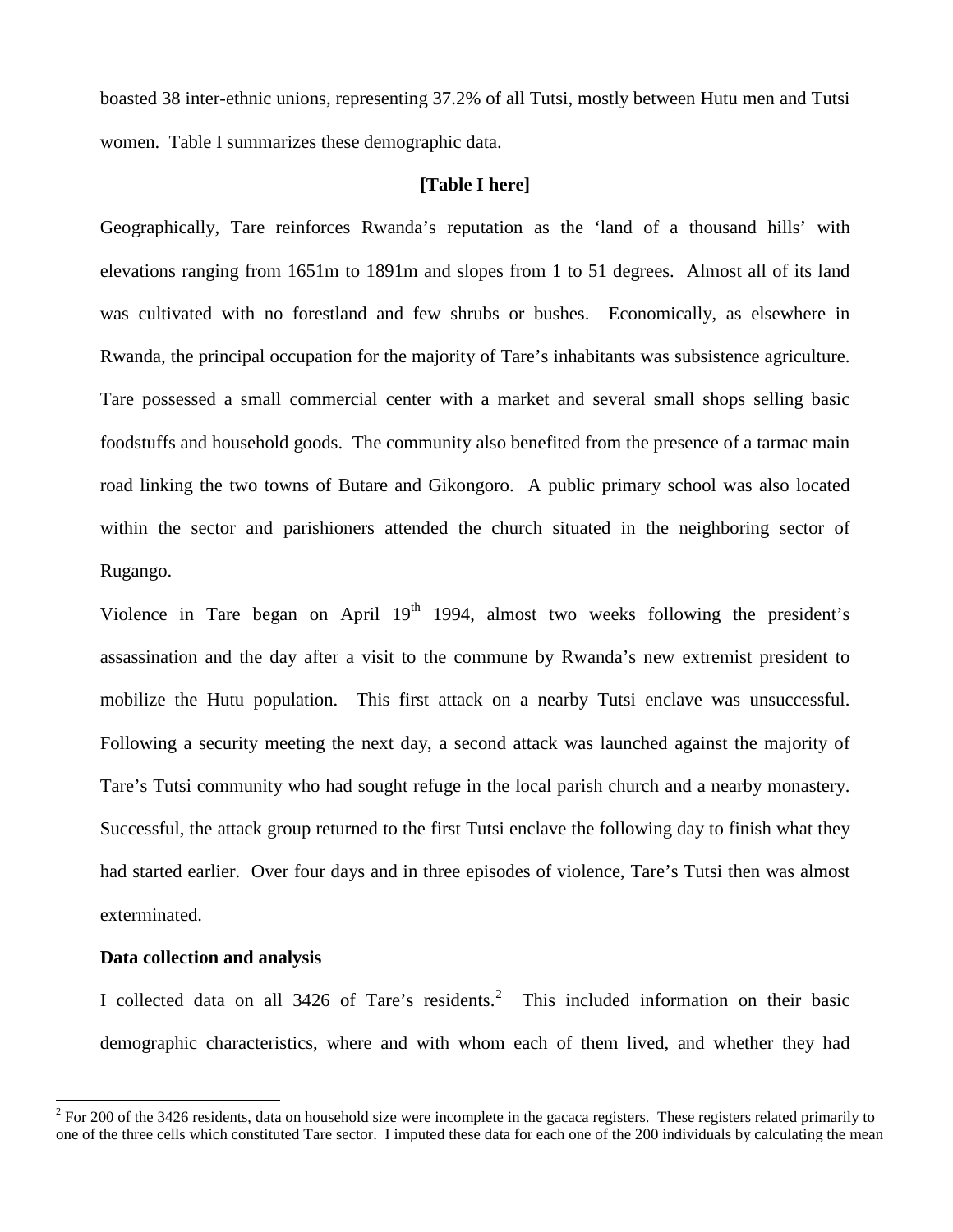committed, led, or been the targets of violence. The data collection was greatly facilitated by *gacaca*, an innovative local institution of transitional justice adapted to deal with the extraordinary scale of violence committed during Rwanda's genocide. Gacaca empowered local communities to adjudicate on many of the perpetrators' crimes themselves.

One of the first tasks required by gacaca was for the community to conduct a census of all individuals who lived there in *April 1994* immediately before the genocide began. In practice, each of Tare's *nyumbakumi*, a person given responsibility for blocs of ten households in Rwanda, prepared lists for their areas that were then compiled into a single master list for the whole community. The list, completed in 2002 in Tare, recorded the names, ages, and gender of every household member. In 2009, two local research assistants travelled to sector Tare and geo-coded the home of every individual on this list. They consulted residents to ensure they recorded locations of homes as they existed during the genocide to eliminate any bias resulting from individuals relocating following the genocide. The data, collected in August 2009, pertained to the identities and household locations of those resident in Tare in April 1994. The resulting map (Figure 1) shows the spatial distribution of households alongside other important topographical features such as roads, waterways, buildings, administrative boundaries and variation in the elevation and slope.

#### **[Figure 1 here]**

#### **Dependent variable**

 $\overline{a}$ 

I used a binary dependent variable: whether an individual participated in the violence or not. Participation is defined as joining at least one attack group that killed at least one individual. While a better measure would have been how many people an individual killed, no reliable data on kill

household size for individuals of the same age based on registers which had these data. As a robustness check against any possible bias arising from these missing data, I ran the regressions with and without the imputed data.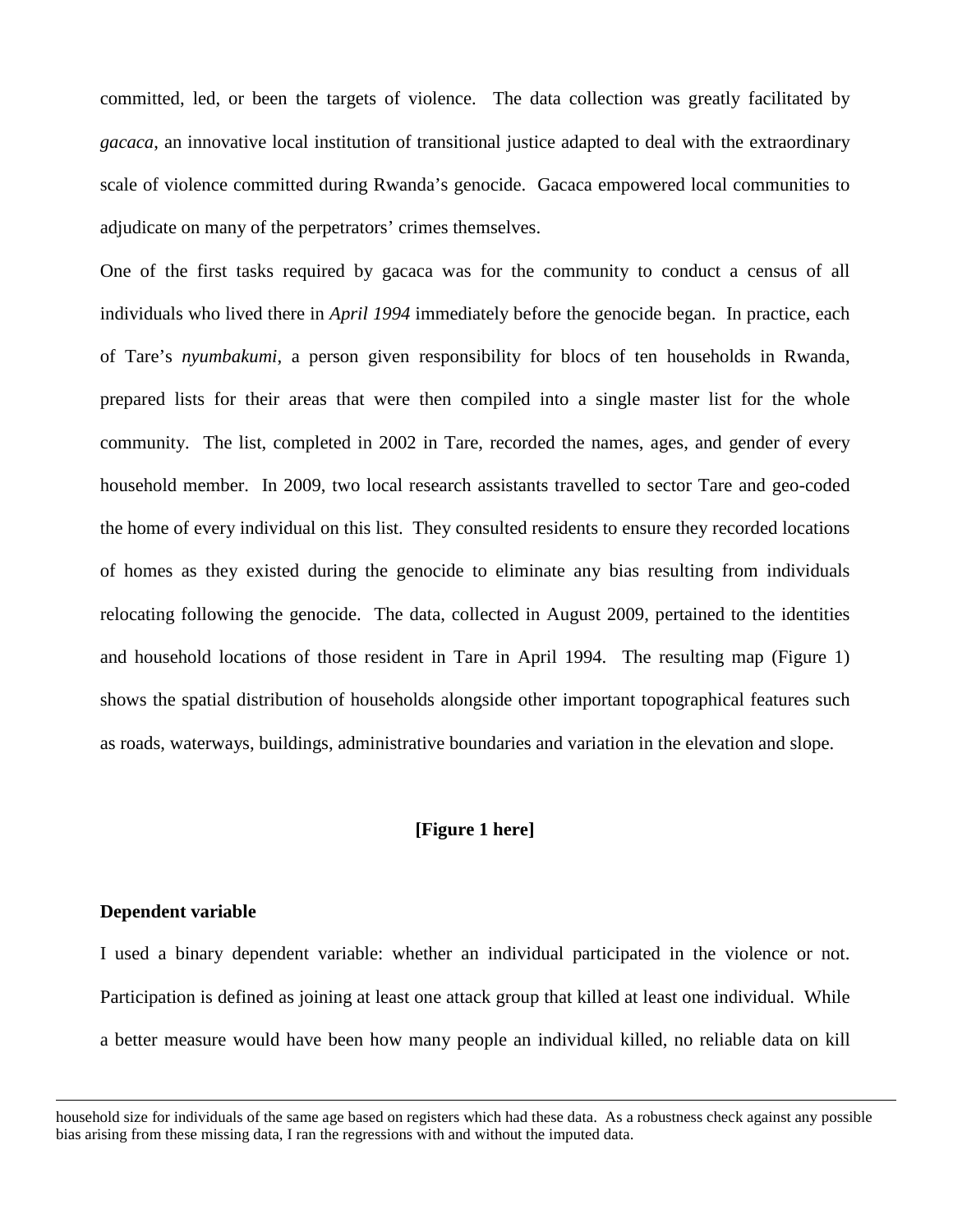rates exist. Participation in Rwanda's genocide involved many actions other than violence: looting, manning checkpoints, night patrols, denunciation of individuals, provision of moral support to killers, among others. An act of violence, however, remains an important threshold in any spectrum of anti-social behaviour and it still needs to be explained why one fifth crossed this threshold and four-fifths did not.

I considered as participants individuals who committed violent genocide-related crimes. Rwanda's current gacaca law establishes three categories of genocide crime. Category I crimes, the most serious, included the organization of the genocide and acts of sexual violence and torture; category II crimes covered acts of violence against the person; and category III crimes comprised property offenses, most commonly looting. I considered as participants those who committed category II crimes. The project then purposively focused on low-level violent perpetrators, excluding the elite who planned and led the violence and the non-violent opportunists who looted during it. Only one individual in Tare fell into category I.

Subversion of the gacaca process created the risk of bias in the selection of participants. Intimidation of witnesses and cooptation of judges could lead to the acquittal of the guilty and false accusations and spurious confessions to secure lesser sentences could lead to the conviction of innocents (Waldorf, 2006). To address these risks, I relied on two operationalizations of the dependent variable: suspected and convicted participants. Suspects were individuals accused but not necessarily convicted during the gacaca. I compared the official list of suspects (those who stood trial) against a second list established by a lesser-known and informal gacaca process involving self-confessed perpetrators within the prison system. Only if a name appeared on both lists was s/he counted as a suspected participant. Convicts were individuals found guilty through the gacaca process.

#### **Independent variables**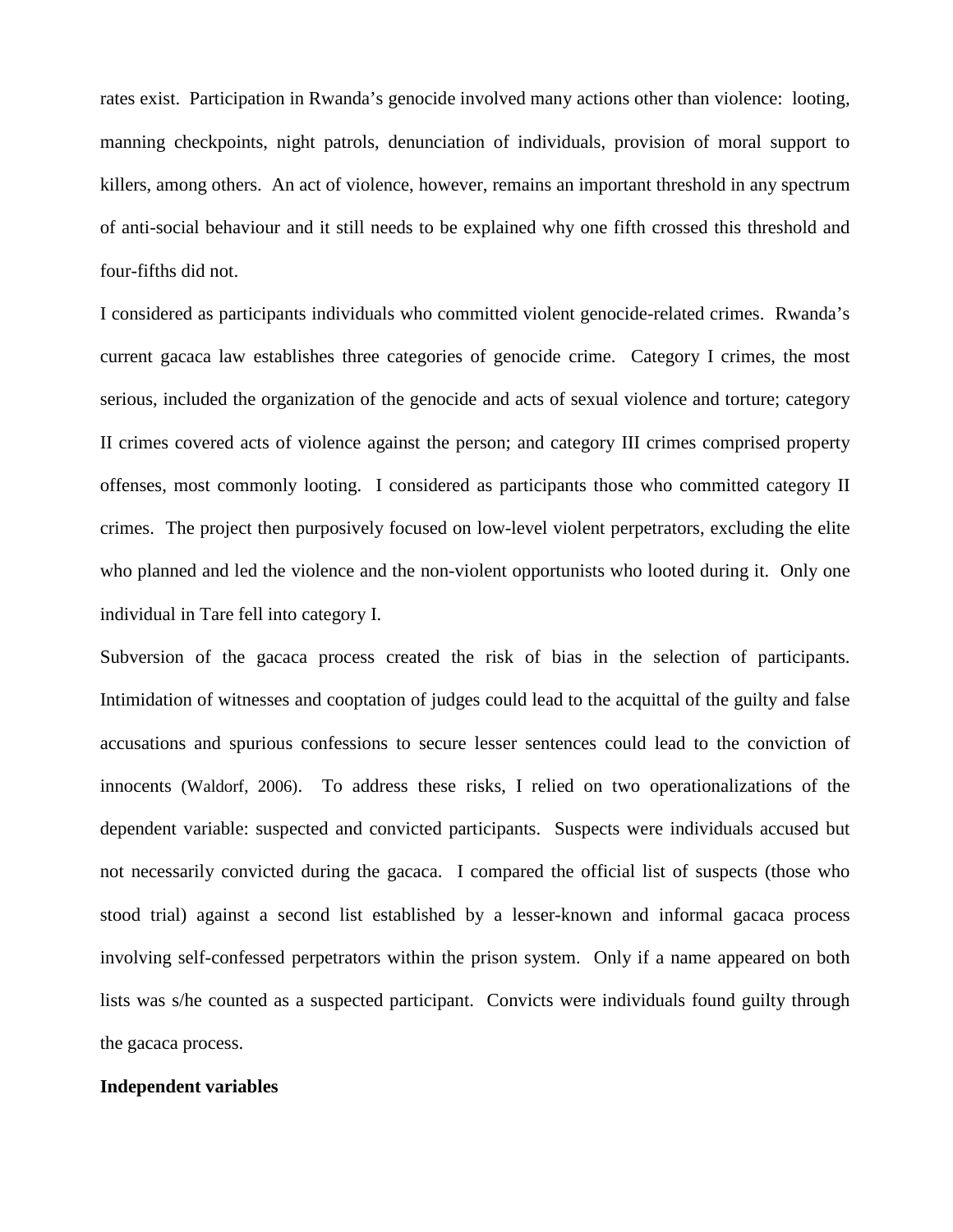**H1.** The first micro-spatial predictor of participation is residence in a particular neighborhood. To operationalize 'neighborhoods' I drew circular perimeters of defined radii around each resident's home. I constructed neighborhoods of 100m, 200m, 300m, 400m, and 500m radii for each resident and counted the number of participants and non-participants living in each resident's 'neighborhood'. I then calculated the proportion of killers in each neighborhood by dividing the total number of residents by the number of participant-residents, excluding the subject resident. This variable thus approximated the potential for 'horizontal' influence of neighbors on participation or 'peer pressure'. The higher the proportion of killers, the greater the potential for pro-violence influence.

**H2.** The second micro-spatial predictor is residence in a particular household. I counted the number of participants and non-participant members in each household and calculated the proportion of killers in each household by dividing the overall number of household members by the number of participant-members, excluding the subject individual. This variable thus approximated the potential for influence of family members on participation.

**H3.** The third micro-spatial predictor is the distance between an individual's home and the home of the nearest mobilizing agent. A mobilizing agent was defined as any individual who planned or led an attack in Tare. This variable thus approximated the potential for 'vertical influence'. To identify mobilizing agents, I conducted two focused group interviews: first with official members of Tare's *gacaca* committee; second with self-confessed perpetrators in the prison system. I compared the lists of names which emerged from both interviews. If a name appeared on both lists, then this individual was counted as a mobilizing agent.

**H4.** The fourth micro-spatial predictor examines neighborhood again but considers a different effect: interethnic contact. I counted the number of Tutsi and non-Tutsi living in each resident's neighborhood and divided the Tutsi total into the total number of residents to determine the 'outgroup density' of the neighborhood. To identify Tutsi households, I relied on two lists: first the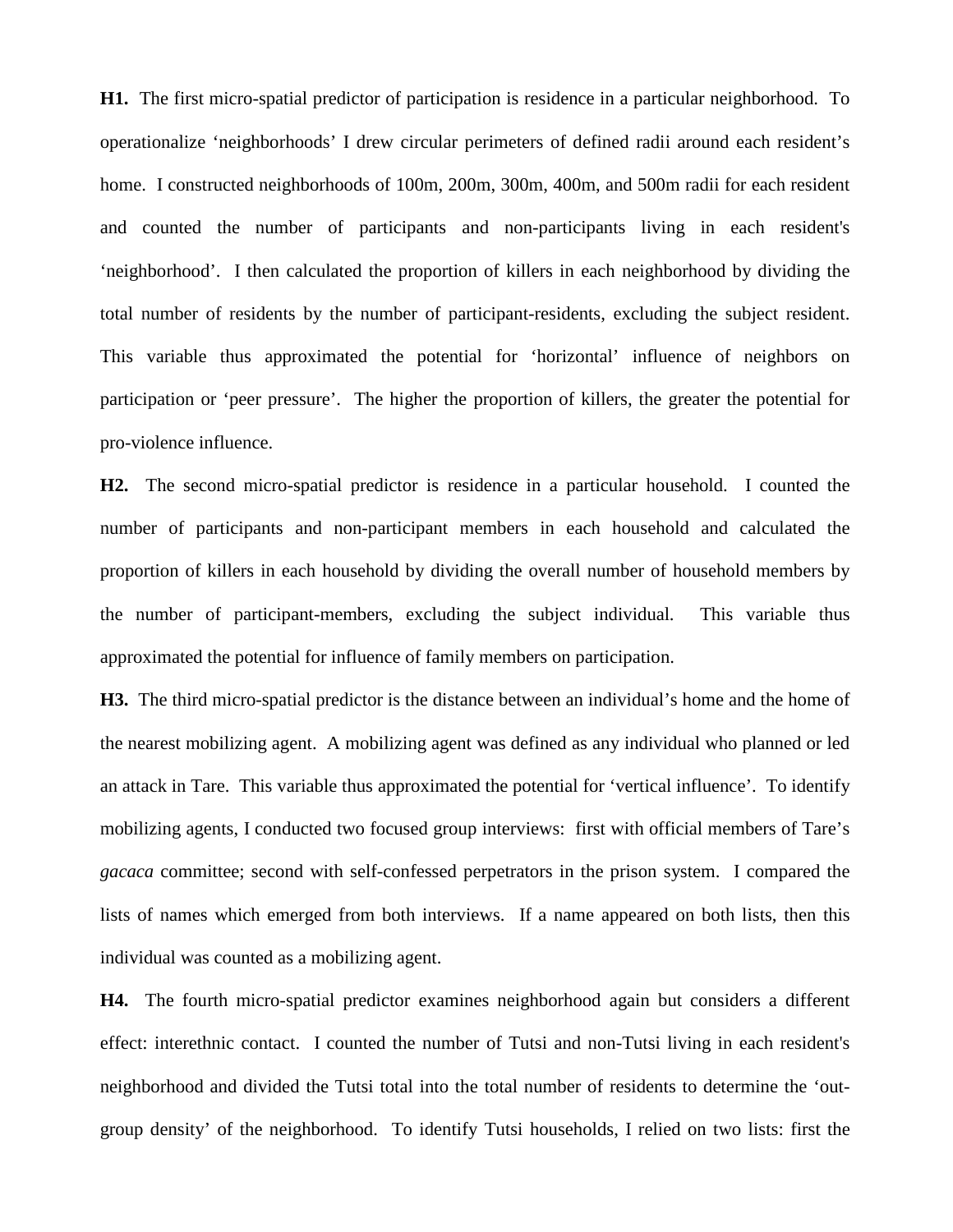official list of victims produced by gacaca; second a list of survivors compiled by the head of Tare's Tutsi survivors' association.

#### **Control variables**

The most robust profile of a participant in various violent phenomena is that of the young male. Controls for age and gender were incorporated in all model specifications including a quadratic term for age as the very young and the very old were likely incapable physically of participation. I also included a control for socio-economic status, notwithstanding the mixed evidence on its significance using spatial location as a proxy. Individuals who lived in areas where land was more costly likely had higher socioeconomic status. Land price was proxied by proximity to the commercial center of Tare and by the suitability of the land for cultivation indicated by its steepness and elevation. In rural contexts with high levels of agro-dependence, spatial measures represent potential substitutes when directly-measured SES data are not readily available. I also controlled for household size as larger households were likely to have more participants. The same logic dictated a control for population density. Neighborhoods with more residents were likely to have more participants. Population density may also have worked through a Malthusian mechanism: too many people, too little land (Verpoorten, 2011). Lastly, I controlled for interethnic unions. Hutu married to Tutsi may be less likely to commit anti-Tutsi violence.

#### **Robustness checks**

I estimate the predictors of participation for the subpopulation of Hutu men aged 15 and higher given the very low probability that Tutsi and very young children participated in the violence. I report six fully unrestricted models that specify all four independent variables and all ten control variables. These models include two alternative definitions of the dependent variable (convicts and suspects) and construct neighborhoods of 100m, 200m, and 300m radii. An online appendix contains a further 26 model specifications. These specify neighborhoods of 400m and 500m radii; estimate models through stepwise backward selection and likelihood ratio tests to eliminate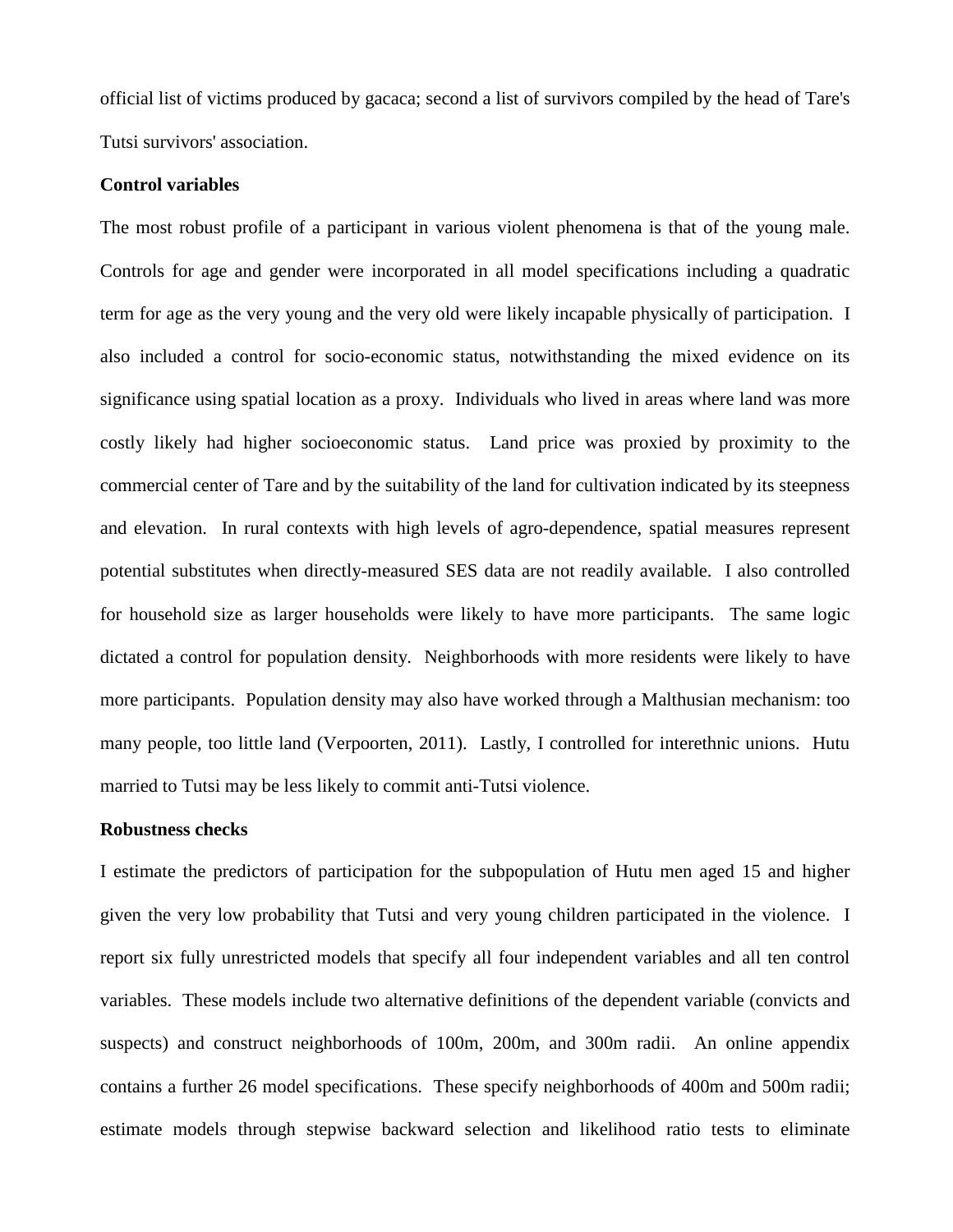statistically insignificant variables; and specify nested models that examine the micro-spatial predictors independently of each other. The appendix also contains a correlation matrix to identify any problematic levels of multicollinearity.

# **Results**

Overall I find support for the view that micro-space is an important determinant of participation in inter-group violence. Specifically, neighborhoods and households represent important micro-spaces that predict participation. Where you live matters. The data suggest 'social influence' as the likely mechanism and point to several different forms of 'influence' that share the same theoretical logic: spatial proximity increases the likelihood of social interaction and consequently social influence.

**H1.** The data indicate that participants often reside in neighborhoods with high concentrations of other participants as residents. Importantly, the finding is not simply that participants often live close together in the same neighborhood. It is that the number of participants *relative* to nonparticipants in the neighborhood matters for drawing other residents into the violence. The importance of this ratio then is suggestive of influence. In particular it suggests horizontal influence or 'peer pressures' from neighbors. The descriptive statistics (Table II) show that the mean proportion of convicts living in a 100m radius of a resident is almost twice as many for convicts as for non-convicts. At a 200m radius the difference persists but is a little smaller. As the radius increases, the differences between participants and non-participants broadly continue to grow smaller as a theory of 'influence' would predict.

#### **[Table II here]**

The multivariate model corroborates this 'neighborhood effect' (Table III). The effect is statistically significant for neighborhoods defined using 100m and 200m radii (models 1, 2, 3, & 4). The effect is robust for both convicted and suspected perpetrators, the two dependent variables considered, and controlling for the neighborhood's population density. To express this in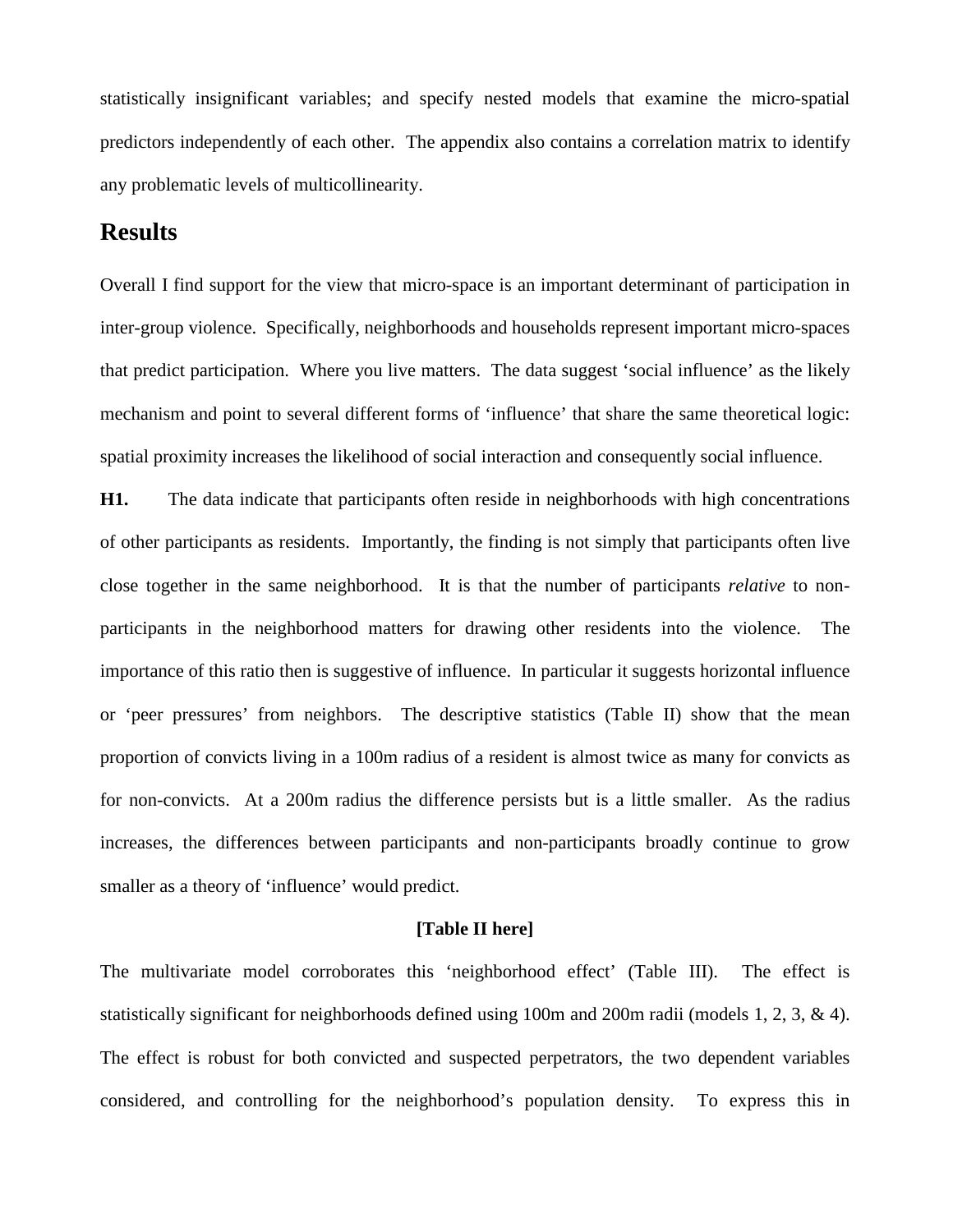probabilistic terms, the odds of an individual participating increase by 4% for every single percentage point increase in the proportion of *convicted* perpetrators living within a 100m radius. The odds increase by 3% for *suspected* perpetrators in the same neighborhood. This effect, as one would expect, tapers off as the neighborhood widens. At 300m the effect disappears altogether for convicted perpetrators.

#### **[Table III here]**

**H2:** The results also point to a second type of influence: family pressure. Individuals who live in households which contain at least one other participant are also more likely to be pulled into the violence than individuals who live in households where no-one else participates in the violence. Descriptive statistics indicate that participants live in households whose mean proportion of other participants is nearly ten times higher for convicts than non-convicts. This household effect persists in the multivariate model. Formally, each percentage point increase in the proportion of other participants in the household increases the odds of becoming a perpetrator oneself by anywhere from 21 to 25%. This finding is robust across all six models reported, at the 1% significance level, and controlling for household size.

**H3.** Although the results strongly suggest the influence of neighborhood and household on participation, support for vertical influence from above is more tentative. Descriptive statistics suggest that individuals who lived close to a mobilizing agent were more likely to become participants than individuals who lived further away. On average convicted participants lived 170m from the nearest mobilizing agent compared with 220m for non-participants. The multivariate logistic regression confirms the significance of this difference when using stepwise backward elimination. Its significance, however, is more fragile when using the unrestricted model specification. The effect exists only in neighbourhoods defined at 100m and only for suspected participants. Greater caution should be exercised then in interpreting the importance of vertical influence compared with peer and family pressures.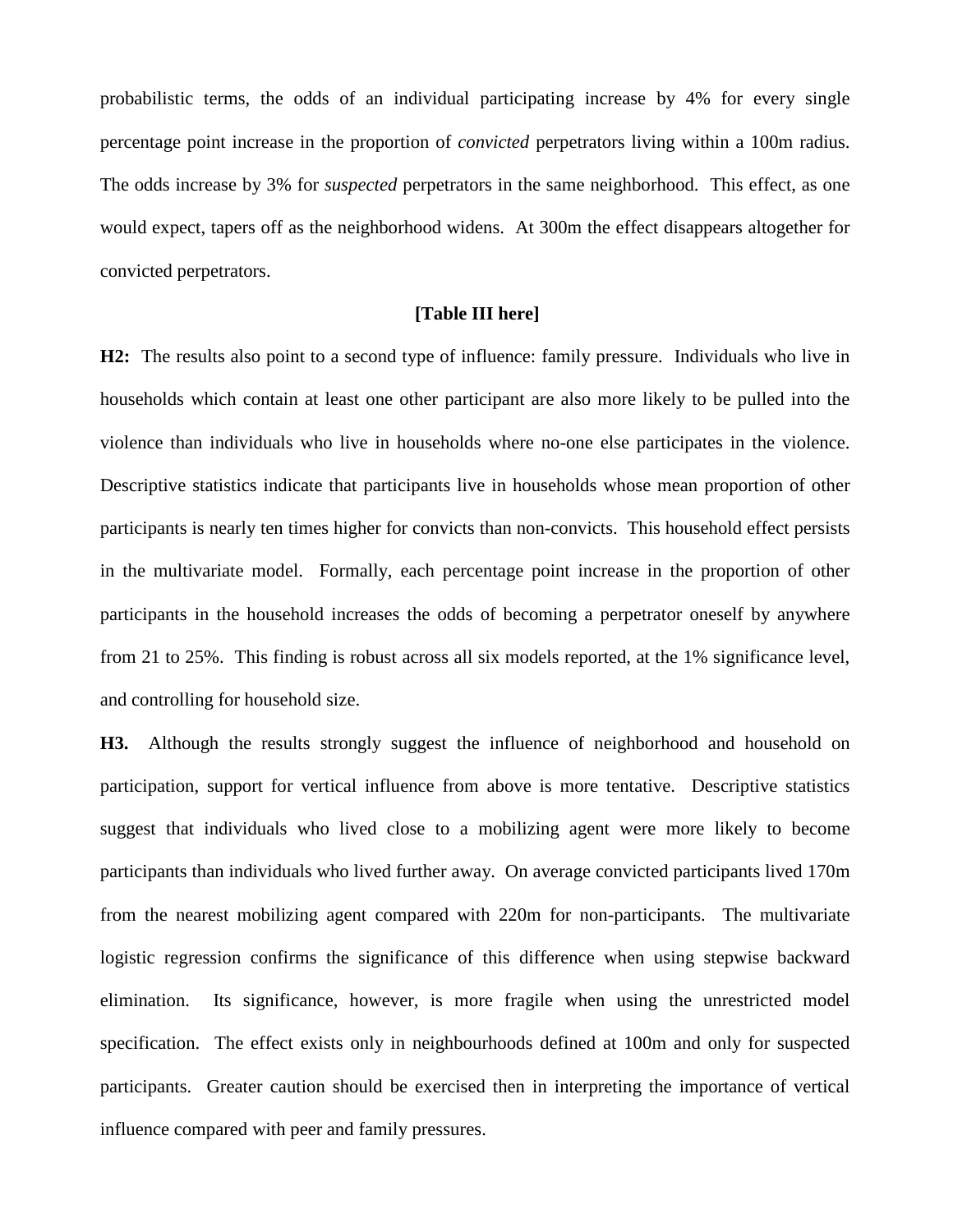**H4.** Whereas contact with other participants increases the odds of committing violence, contact with ethnic targets does not reduce this likelihood. The presence of Tutsi households within an individual's neighborhood did not lower the likelihood of the individual's participation in anti-Tutsi violence. Interethnic contact between neighbours appears to exert a weaker effect than intra-ethnic contact between participants.

#### **'Young men' and violence**

Consistent with theory men were much more likely than women to participate in the violence. Over 95% of suspected and convicted perpetrators were male. Multivariate analysis indicates the odds of participation were over approximately 80 times greater for men among convicted participants and 50 times greater for suspected participants. The findings for age, however, were more surprising. Men aged 15-24 years, the age bracket theory predicts to be most likely to participate, were not the most over-represented group among perpetrators. Men in the age brackets of 25-34 and 35-44 were most likely to join in the violence. 37.8% of all convicted perpetrators fall into the 25-34 age bracket compared with only 13.7% of non-perpetrators. In Rwanda, the average age at first marriage for men is 26.8 years. Participants then often had wives and children. The regression analysis confirms that being a household head increased the odds of participation at least six times. These findings cast doubt on the theoretical argument that it is those without responsibilities who can most afford the opportunity cost of participation. It was instead those individuals with the greatest obligations who answered the call to arms and mobilized against Tutsi. This finding, although *prima facie* inconsistent with the 'youth bulge' hypothesis, may be attributable to the particular type of violence committed. Youth bulges increase the risk of domestic armed conflicts where the violence is often directed against the state. In genocides, however, the violence is often committed with the support of the state. Such violence may attract individuals with different risk profiles.

#### **Analysis of perpetrator, victim, and survivor data**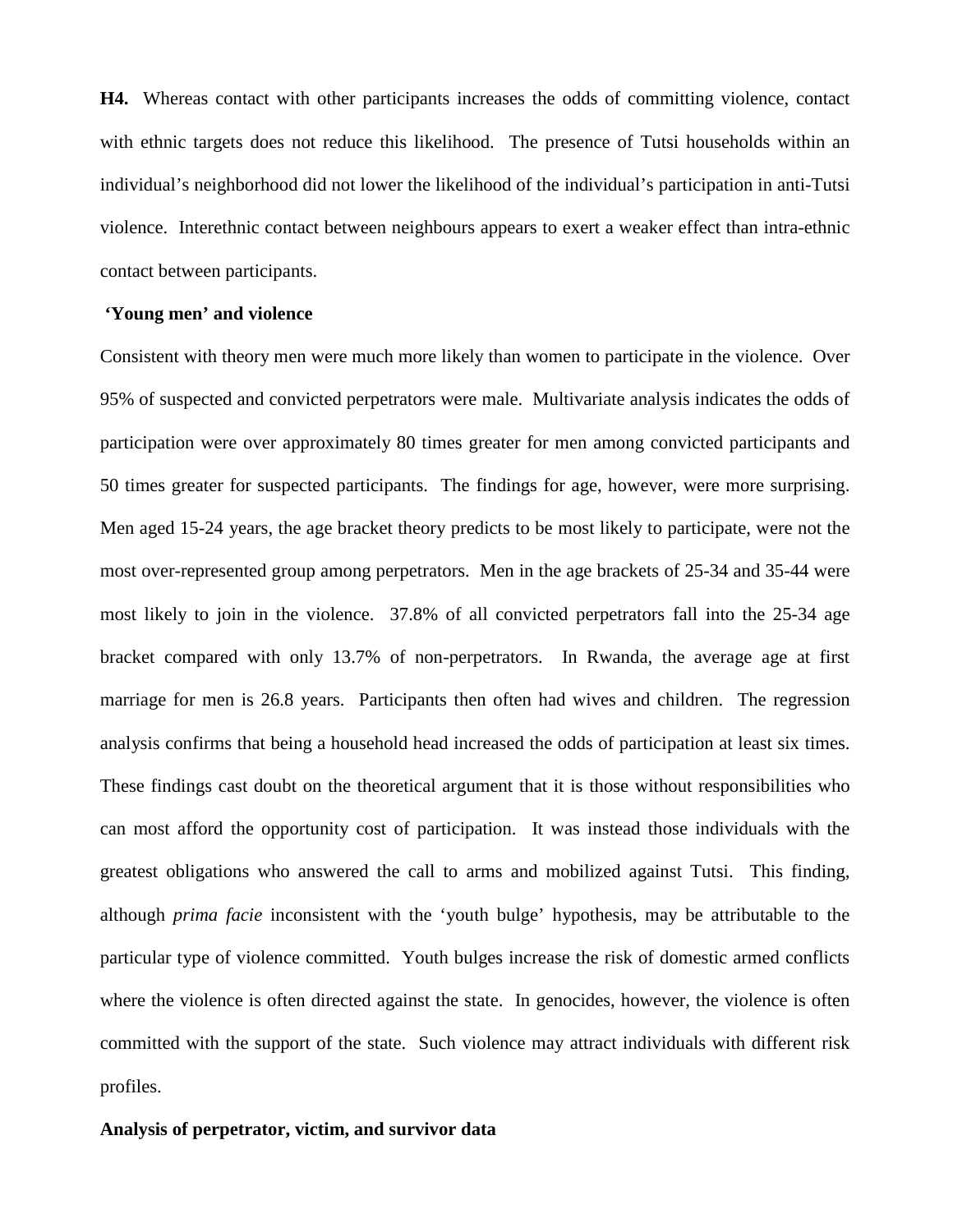Consistent with the widely-held view, the genocide involved an extraordinary civilian mobilization. Of the 853 adult Hutu males (aged 15 and older) who lived in Tare in 1994, 188 or 22.0% were suspected perpetrators, and 91 or 10.7% were convicted perpetrators. Just over 1 in 5 Hutu men then are suspected of committing an act of violence in Tare, in line the national estimate. The survival rates tell an equally chilling story. Of the 215 Tutsi who lived in Tare at that time, 136 or 63.6% were killed during the genocide. Nearly two-thirds of this ethnic group then were exterminated, again consistent with the national estimate.

The basic profile of the survivors is also revealing. Of the 79 Tutsi survivors, 61 or 77.2% were female and only 18 or 22.8% were male. All of them were children under the age of 15. No adults survived. In Rwanda ethnicity is patrilineal. The targeting of males then strongly suggests a genocidal intent to eliminate the Tutsi as an ethnic group. The data also show that the vast majority (92.6%) of the victims were not killed in their homes, but in places they had gathered together to seek refuge. The largest massacre site was the Rugango Parish church. The refuge Tutsi sought in churches, schools, health centres and many similar places facilitated the work of their killers. There was little safety in numbers in Rwanda.

## **Alternative interpretations of the data**

The data support descriptive, not causal inferences regarding the importance of spatial factors (King, Keohane, & Verba, 1994). The research design did not involve exogenously manipulating the spatial distance between households and measuring what effect on individual participation this manipulation had. The locations of households were already determined at the time they were measured. The article then cannot definitively exclude the possibility that some unobserved heterogeneity explains the observed correlation between spatial proximity and participation and that a mechanism other than social influence was at work.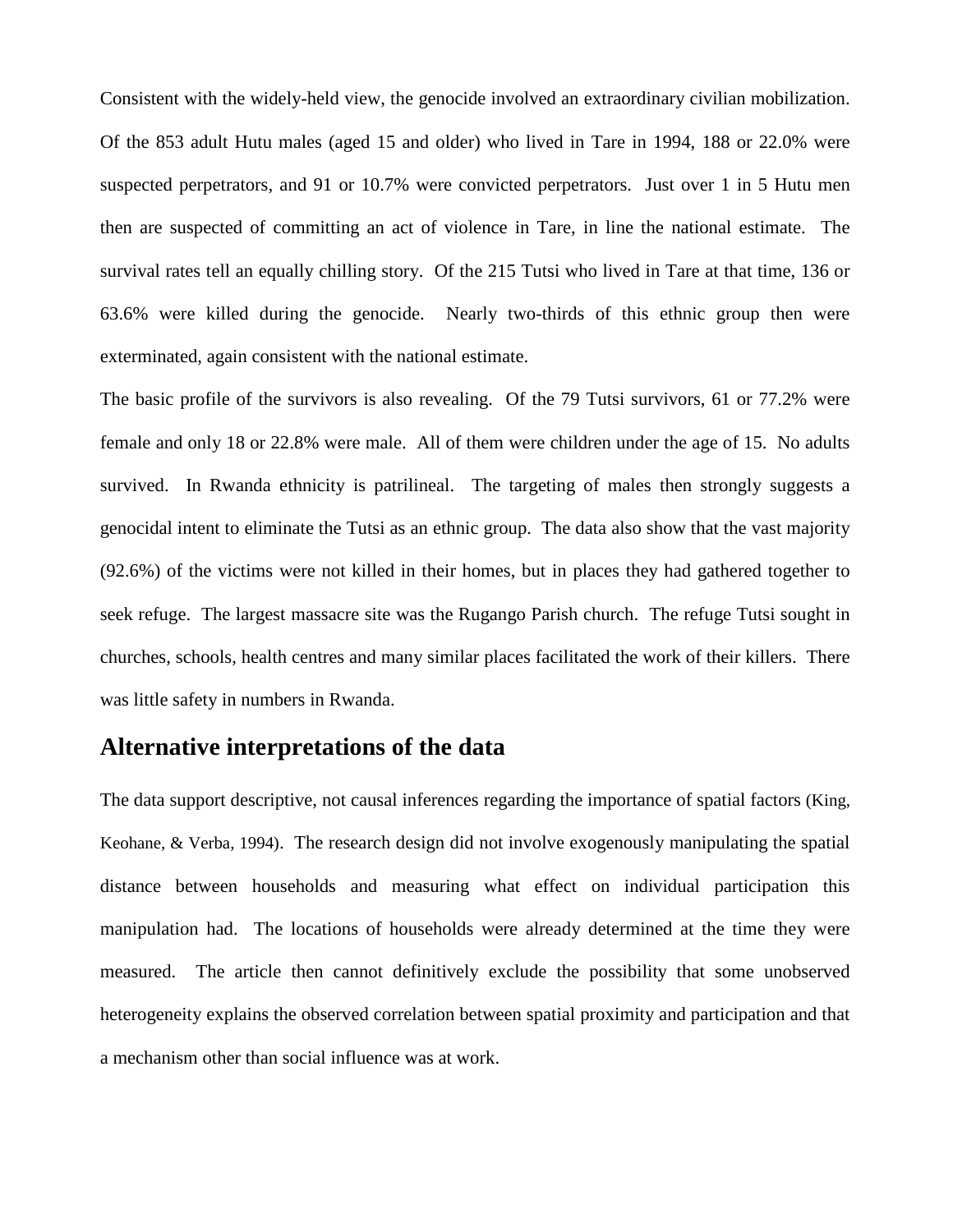One plausible alternative interpretation is that participants in the violence may share some similar but unobserved individual characteristic that causes them to live in the same neighborhood. Perpetrators may all be poor for example and thus compelled to live on either small quantities of land or on inexpensive low quality land in the same area. This concentration of killers then may be the result of individual socioeconomic status rather than social influence. In other words the spatial clustering may be the product of an atomistic rather than social process.

While an interpretation based on unobserved individual characteristics cannot be conclusively ruled out, there are four persuasive arguments in support of an independent neighborhood effect and of social influence as the most likely mechanism at work. First, the neighborhood-level variables operationalized are strongly suggestive of a social process. Thus it is not the *absolute* number of killers in the neighborhood that matters, but the number of killers *relative* to non-killers. This would suggest then that participation responds to the balance between pro-violence and anti-violence forces in the community. Second, we control for those atomistic individual characteristics that extant theory and evidence have suggested may matter for participation. Neither age, gender, nor socioeconomic status accounts for the spatial clustering. Moreover, a scholarly consensus is forming that perpetrators are ordinary individuals and possess few distinguishing characteristics. Third, if killers did share some unobserved distinguishing characteristic that explains why they live in the same neighborhood, we would expect the number of individuals with this characteristic to rise as the number of people living in the neighborhood also rises. However, I control for neighborhood population density and find it has no effect on the likelihood of participation. This finding also speaks to possible 'feasibility' and 'Malthusian' interpretations of the data. We could hypothesize that when many people live in the same neighborhood, the coordination costs of mobilizing them would decrease and collective violence would become more feasible. We could also hypothesize that in densely-populated communities where land is scarce, individuals may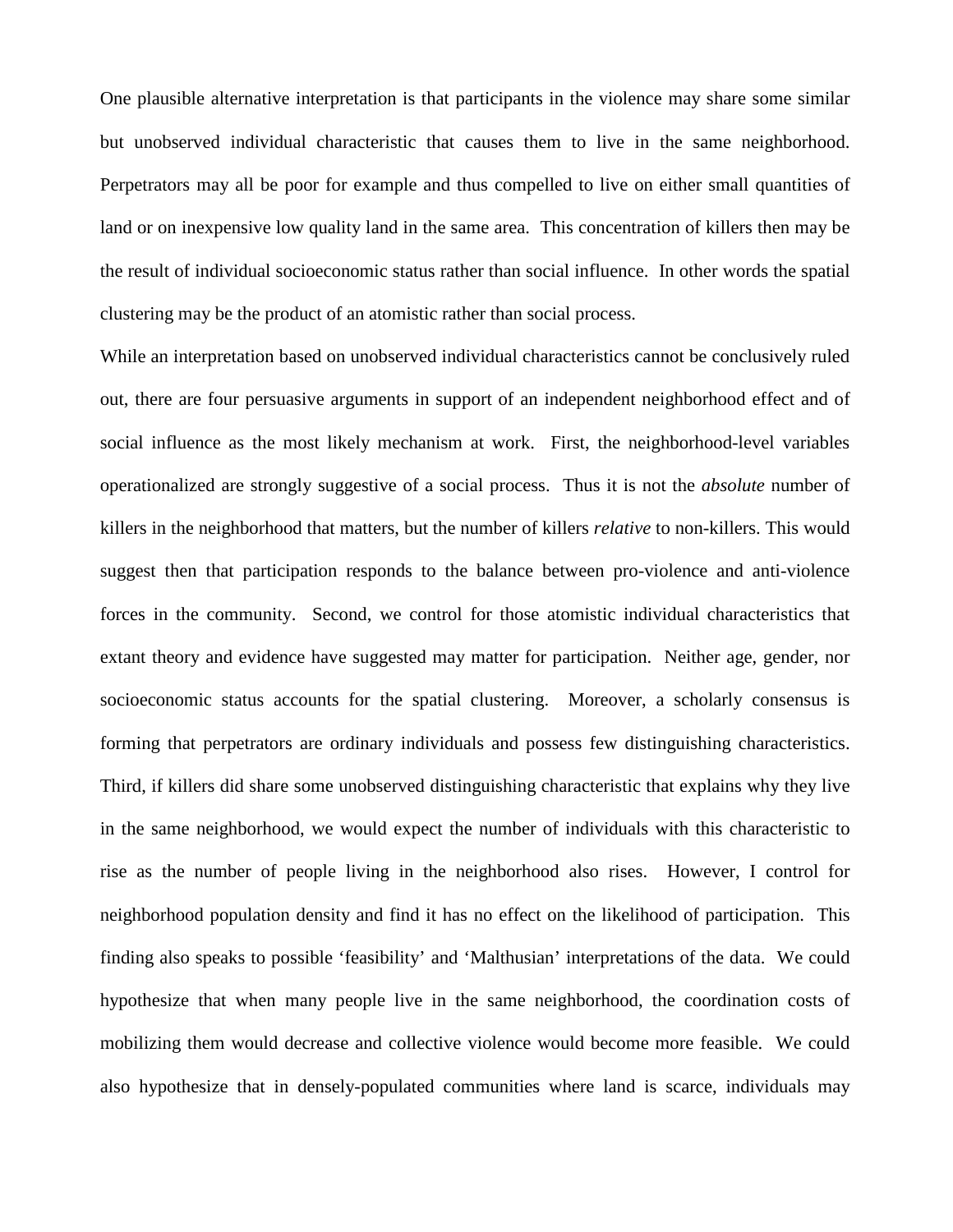possess some material incentive or grievance to eliminate their neighbors. Yet neighborhood population density proved insignificant.

Finally, contextual knowledge of Rwanda's rural land economy also suggests it was very unlikely that killers moved in order to live together in the same neighborhood. In 1994 land in Rwanda was overwhelmingly acquired through family inheritance or gift rather than through market purchases (André & Platteau, 1998). It would be unusual for someone to buy land in order to become neighbors with someone else. When land was purchased it was usually the result of a forced distress sale and related to agricultural land rather than the land on which the home dwelling was constructed. More commonly, Rwandan fathers gifted land to their sons upon marriage and the gift became definitive upon death. Sons would usually then build their own home dwelling (*ingo* in Kinyarwanda) on the inherited land close to their parents (Lame, 1996). Consequently, family members often became neighbors. Assuming preferences to participate in violence are not genetically transmitted but are socially acquired, prolonged and regular contact with family members then may influence the formation of shared preferences, attitudes, and beliefs. Individuals may not be born with their parents' prejudices, but they may be socially influenced to learn and internalize them.

## **Discussion and conclusion**

This article provided evidence for micro-spatial factors to be added to our growing knowledge of the predictors of individual participation in inter-group violence. In particular, it points to neighborhoods and households as important micro-spaces whose characteristics affect whether an individual may participate in violence. Specifically, it finds the likelihood of participation increases if the individual lives in a neighborhood or in a household with a high concentration of other participants relative to non-participants.

Furthermore, the article suggests the process at work within these neighborhoods and households is social in character. Specifically, it suggests social influence as the mechanism. The theoretical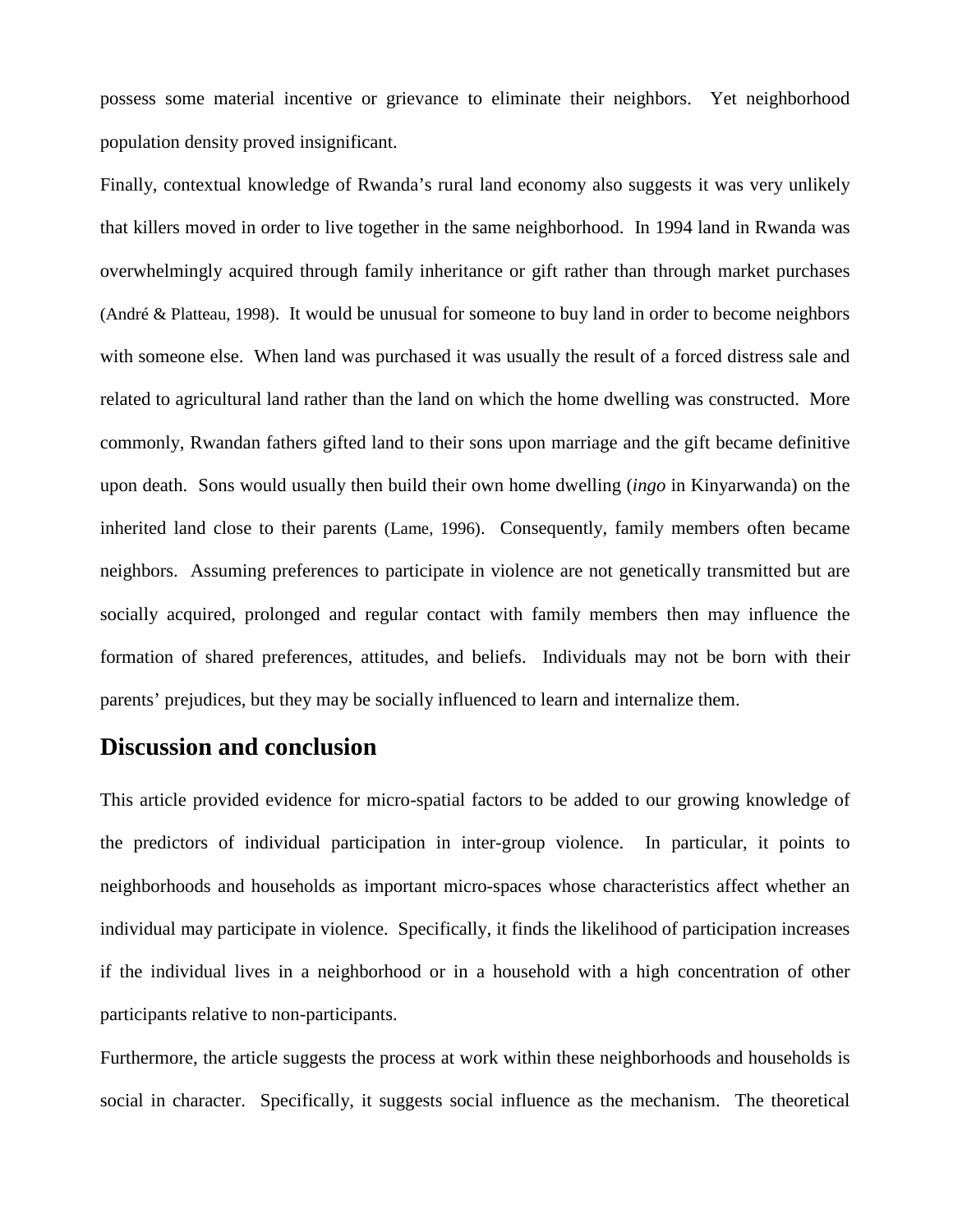logic is that micro-social interaction increases as micro-spatial distance decreases. The decision to participate in inter-group violence then is better conceptualized as resulting from social interaction than from individual calculus made in isolation. Where you live matters because what your neighbors think, say, and do also matter.

In assessing these findings, two caveats should be noted. First, as discussed, the research design permits only predictive not causal claims. It cannot exclude the possibility that unobserved heterogeneity explains the micro-spatial findings. Participants may for example share some individual characteristic that explains why they live in the same neighborhood. As also discussed, however, there are several strongly suggestive reasons for thinking that the identified neighborhood and household-level characteristics have a distinct effect independent of any underlying, unobserved individual-level characteristic. Second, related to this, the article does not claim that micro-space is the only or most important predictor of participation in such violence. Consistent with theory, age and gender also proved to be substantively significant predictors. The article does not exclude the possibility of predictors other than those suggested by extant theory and evidenced in this paper.

More broadly, these findings highlight the micro-sociological foundations of inter-group violence and hold several theoretical implications. First, participation in inter-group violence may best be conceptualized as an expression of collective behavior rather than of individual action. How other members of the collective behave influences how you yourself behave. The socially interdependent character of the process should be recognized in explanations of participation, particularly in rationalist models premised on methodologically individualist approaches to decision-making. Second, these findings ask us to reconsider the largely positive light in which social capital is seen. As people live closer together, the chances of forming social ties increase. While tie formation is usually seen as helpful to building trust, these ties may also have a dark side. As Rwanda's violence suggests, they may be used for vicious as well as virtuous ends. Third, while these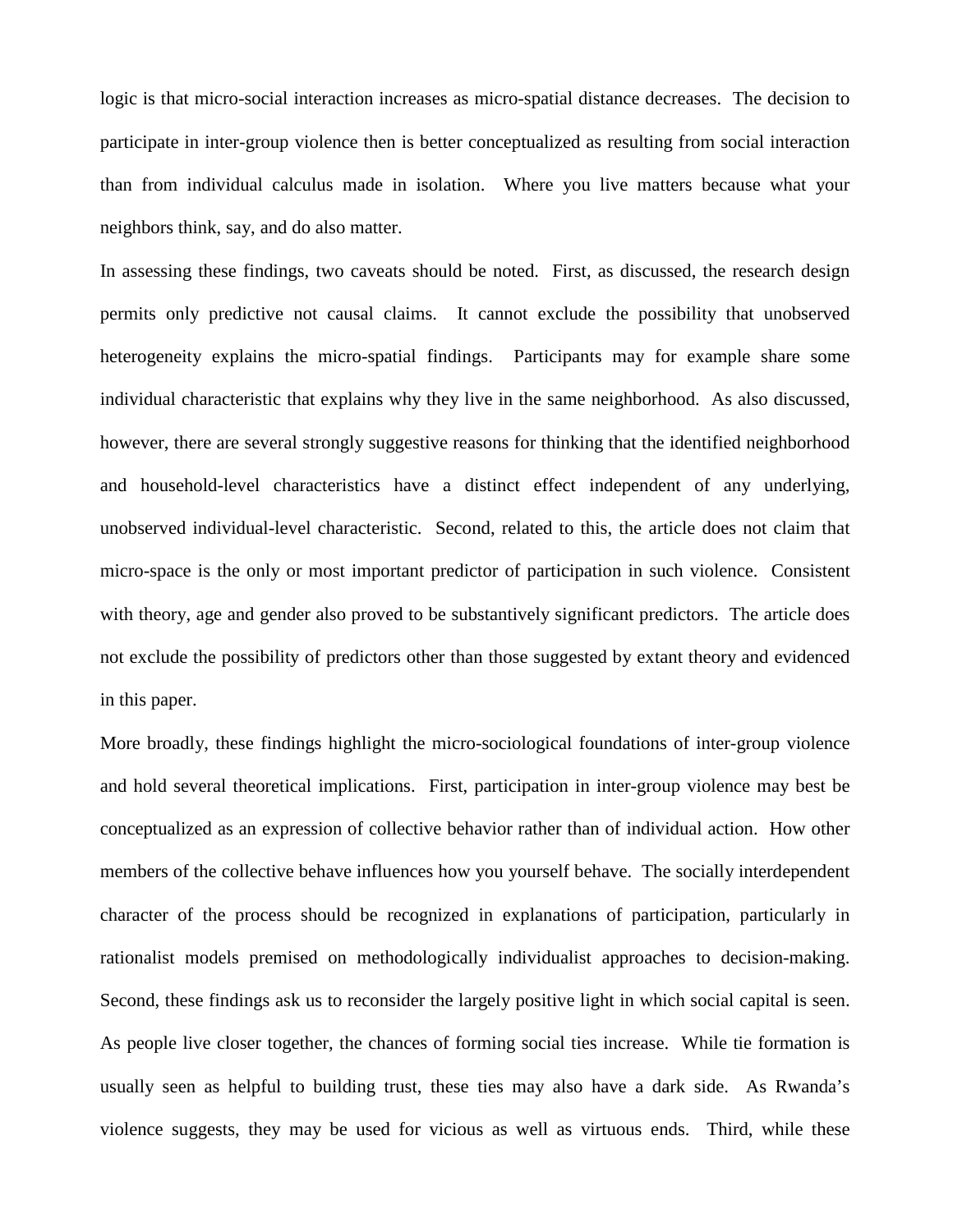findings do not negate the role of individual agency, they do highlight the importance of social structure in inter-group violence. This would be consistent with the theoretical view that structure and agent should be seen as complementary rather than opposing forces in explanations of individual behaviour (Giddens, 1984). From a policy perspective, the recognition of households and neighborhoods as influential social structures would suggest that interventions aimed at preventing such violence should target communities as a whole, in addition to individuals in isolation. For example, a workshop that brings together potential participants to teach respect for and trust in members of the other group may be more effective if also accompanied by a community-wide awareness campaign to promote mutual tolerance and understanding between groups.

Finally, in keeping with the micro-analytic trend in studies of social violence (King, 2004), an avenue for further research would be to examine how social influence works across different forms of inter-group violence. As an umbrella concept social influence subsumes diverse social mechanisms: peer pressure, coercion, conformity, compliance, obedience, identification, internalization, and role-modelling for example. It would be useful to know which specific mechanism(s) is at work not only in genocidal violence but also in ethnic riots, pogroms, lynchings, and sectarian killings. Quantitative spatial data of the kind used here are not well-suited for such an exercise which would better employ different techniques and data.

#### **Data replication**

The dataset, codebook and framework for the empirical analysis in this article can be found at [http://www.prio.no/jpr/datasets.](http://www.prio.no/jpr/datasets)

**Acknowledgements.** I thank Nikoloas Biziouras, Michael Boyle, Lee Ann Fujii, Rachel Gisselquist, Michael Horowitz, Neophytos Loizides, Jan Rød, Sherrill Stroschein, and three anonymous reviewers for the kind donation of their time to reading and improving this paper.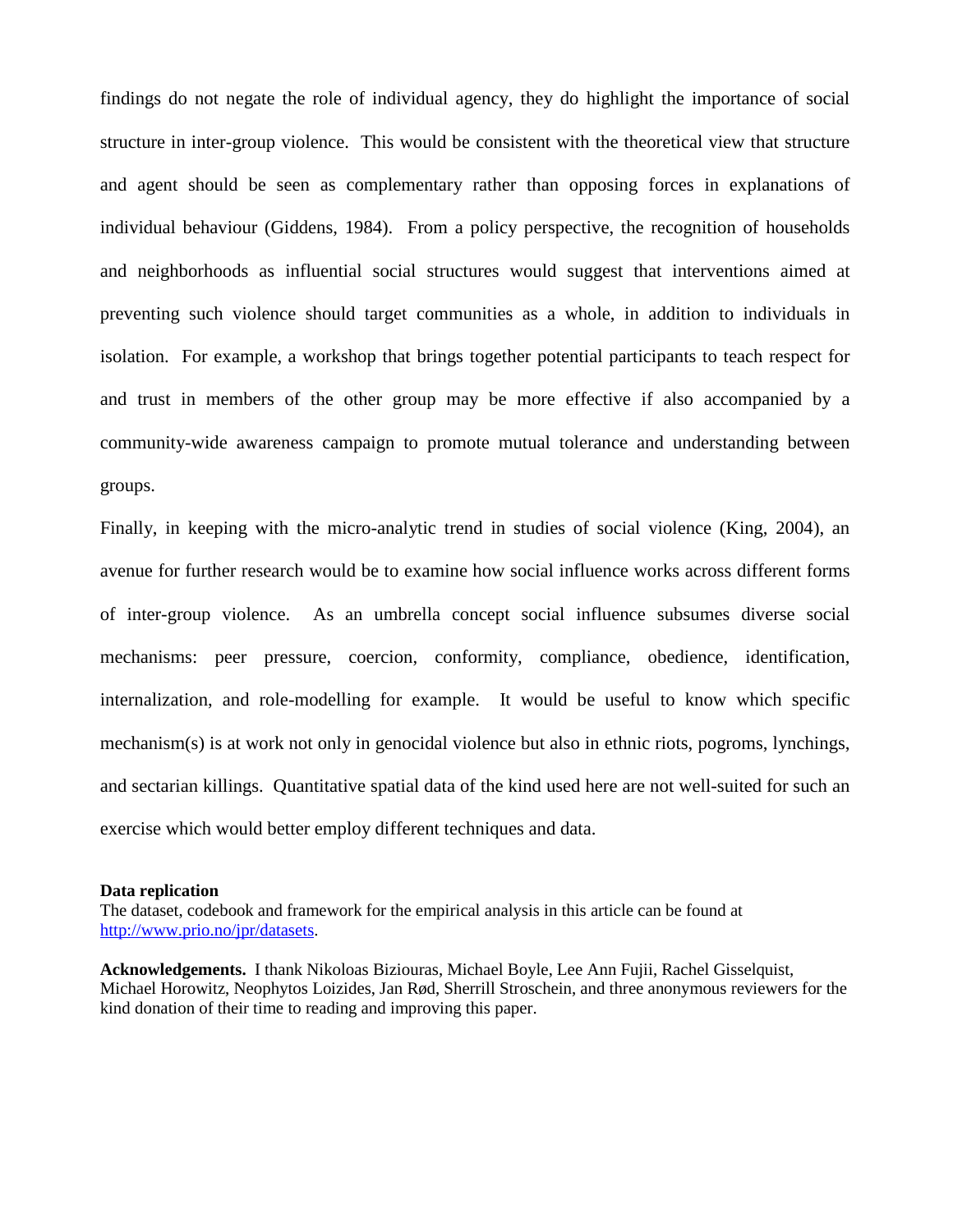<span id="page-26-0"></span>Allen, Thomas J & Alan R Fustfeld (1975) Research laboratory architecture and the structuring of communications. *R&D Management* 5(2): 153-164.

<span id="page-26-1"></span>Allport, Gordon W (1958) *The Nature of Prejudice* (Abridged ed.) Garden City, NY: Doubleday.

André, Catherine & Jean-Philippe Platteau (1998) Land relations under unbearable stress: Rwanda caught in the malthusian trap. *Journal of Economic Behavior & Organization* 34(1): 1-47.

Arendt, Hannah (1963) *Eichmann in Jerusalem : A report on the Banality of Evil*. London: Viking.

Browder, George C (2003) Perpetrator character and motivation: An emerging consensus? *Holocaust and Genocide Studies* 17(3): 480-497.

Browning, Christopher R (1992) *Ordinary Men : Reserve Police Battalion 101 and the Final Solution in Poland* (1st ed.) New York: Harper Collins.

Brubaker, Rogers & David D Laitin (1998) Ethnic and nationalist violence. *Annual Review of Sociology* 24: 423-452.

Choucri, Nazli (1974) Population dynamics and local conflict - cross-national study of population and war. *Population Index* 40: 453.

Cialdini, Robert B & Noah J Goldstein (2004) Social influence: Compliance and conformity. *Annual Review of Psychology* 55: 591-621.

Collier, Paul and Anke Hoeffler (2004) Greed and grievance in civil war. *Oxford Economic Papers* 56(4): 563-595.

Cox, Kevin R (1969) The voting decision in a spatial context. *Progress in Geography* 1(1): 81-117.

Des Forges, Alison (1999) *Leave none to tell the story : Genocide in rwanda*: Human Rights Watch; International Federation of Human Rights.

Fujii, Lee Ann (2006) *Killing neighbours: Social dimensions of genocide in Rwanda.* George Washington University, Washington DC.

Fujii, Lee Ann (2009) *Killing Neighbors : Webs of Violence in Rwanda*. Ithaca, NY: Cornell University Press.

Giddens, Anthony (1984) *The Constitution of Society : Outline of the Theory of Structuration*. Cambridge: Polity.

Goldstone, Jack (1991) *Revolution and Rebellion in the Early Modern World*. Berkeley ; Oxford: University of California Press.

Goldstone, Jack (2002) Population and security: How demographic change can lead to violent conflict. *Journal of International Affairs* 56(1): 3-21.

Goverment of Rwanda (1994) Récensement général de la population et de l'habitat au août 1991: Résultats définitifs [General census of the population and housing in August 1991]. Kigali, Rwanda: Ministère du Plan.

Gurr, Ted Robert (1970) *Why Men Rebel*. Princeton, NJ: Princeton University Press.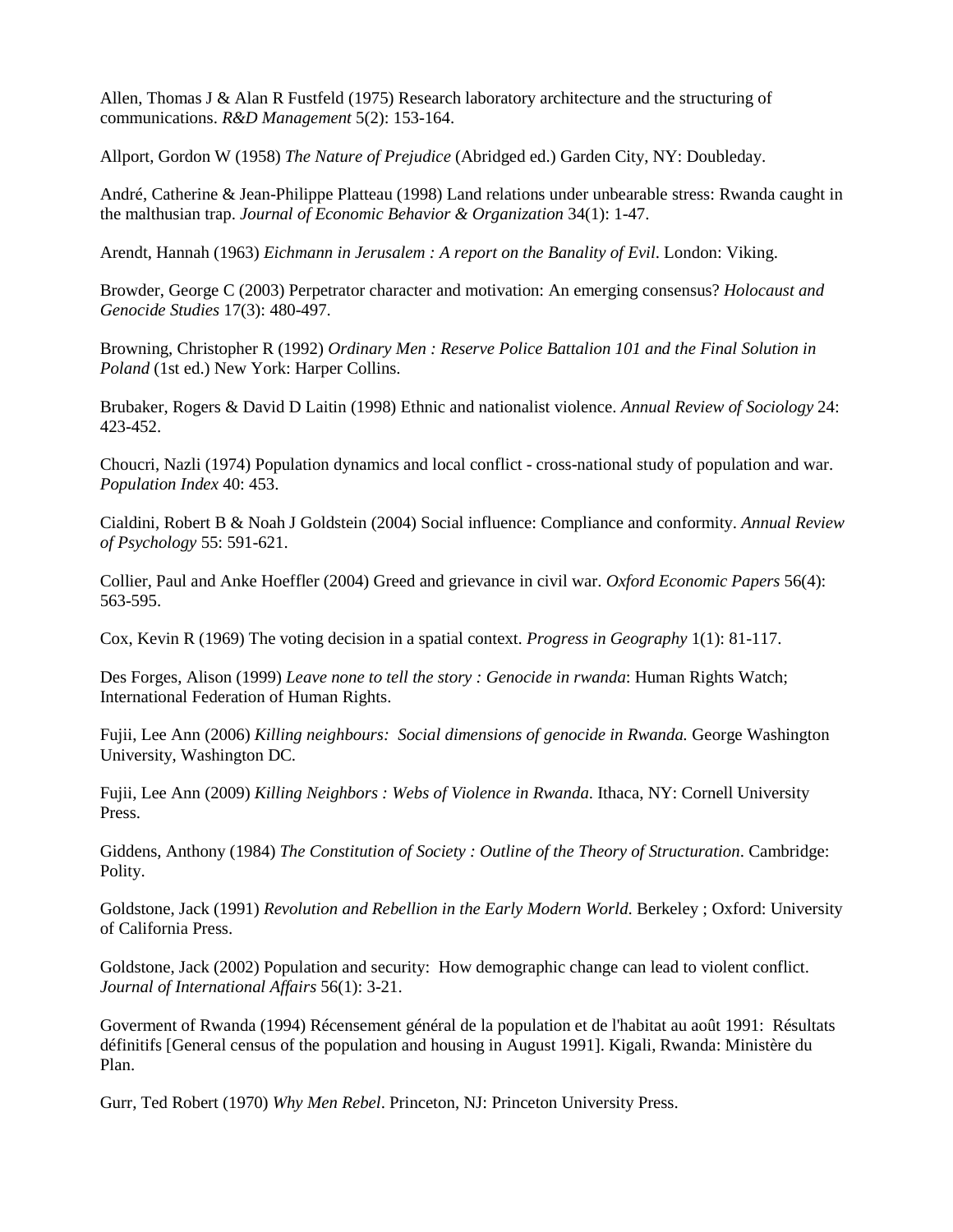Harding, David J (2003) Counterfactual models of neighborhood effects: The effect of neighborhood poverty on dropping out and teenage pregnancy. *American Journal of Sociology* 109(3): 676-719.

Humphreys, Macartan & Jeremy M Weinstein (2008) Who fights? The determinants of participation in civil war. *American Journal of Political Science* 52(2): 436-455.

Huntington, Samuel P (2002) *The Clash of Civilizations and the Remaking of World Order*. London: Free.

Johnston, Ronald J (1979) *Political, Electoral, and Spatial Systems: An Essay in Political Geography*. Oxford: Clarendon.

Kaplan, Robert (1994) The coming anarchy: How scarcity, crime, overpopulation, tribalism, and disease are rapidly destroying the social fabric of our planet. *The Atlantic Monthly* (http://www.theatlantic.com/magazine/archive/1994/02/the-coming-anarchy/304670/).

Kelman, Herbert C (1974). Further thoughts on the processes of compliance, identification, and internalization. In: J T Tedescht (ed.) *Perspectives on social power*. Chicago: Aldine.

King, Charles (2004) The micropolitics of social violence. *World Politics* 56(03): 431-455.

King, Gary; Robert O Keohane & Sidney Verba (1994) *Designing Social Inquiry : Scientific Inference in Qualitative Research*. Princeton, NJ: Princeton University Press.

Kling, Jeffrey R; Jens Ludwig & Lawrence F Katz (2005) Neighborhood effects on crime for female and male youth: Evidence from a randomized housing voucher experiment. *The Quarterly Journal of Economics*  120(1) : 87-130.

Lame, Danielle De (1996) Une colline entre mille ou le calme avant la tempête. Transformations et blocages au Rwanda rural [One hill among a thousand or the calm before the storm]. *Musée Royal de l'Afrique Centrale*.

McDoom, Omar Shahabudin (2009) *The Micro-politics of Mass Violence: Authority, Opportunity, and Security in Rwanda's genocide.* London: London School of Economics.

McPhail, Clark (1971) Civil disorder participation: A critical examination of recent research. *American Sociological Review* 36(6): 1058-1073.

Milgram, Stanley (1963) Behavioral-study of obedience. *Journal of Abnormal Psychology,* 67(4): 371-378.

Miller, William L (1978) *Electoral Dynamics in Britain since 1918*. New York: St. Martin's.

Mironko, Charles (2004) *Social and Political Mechanisms of Mass Murder: An Analysis of the Perpetrators in the Rwandan Genocide.* Yale, New Haven.

Mok, Diana & Barry Wellman (2007) Did distance matter before the internet?: Interpersonal contact and support in the 1970s. *Social Networks* 29(3): 430-461.

Moller, Herbert (1968) Youth as a force in modern world. *Comparative Studies in Society and History* 10(3): 237-260.

Popkin, Samuel L (1979) *The Rational Peasant : The Political Economy of Rural Society in Vietnam*. Berkeley: University of California Press.

Prunier, Gérard (1998) *The Rwanda Crisis : History of a Genocide*. London: Hurst & Co.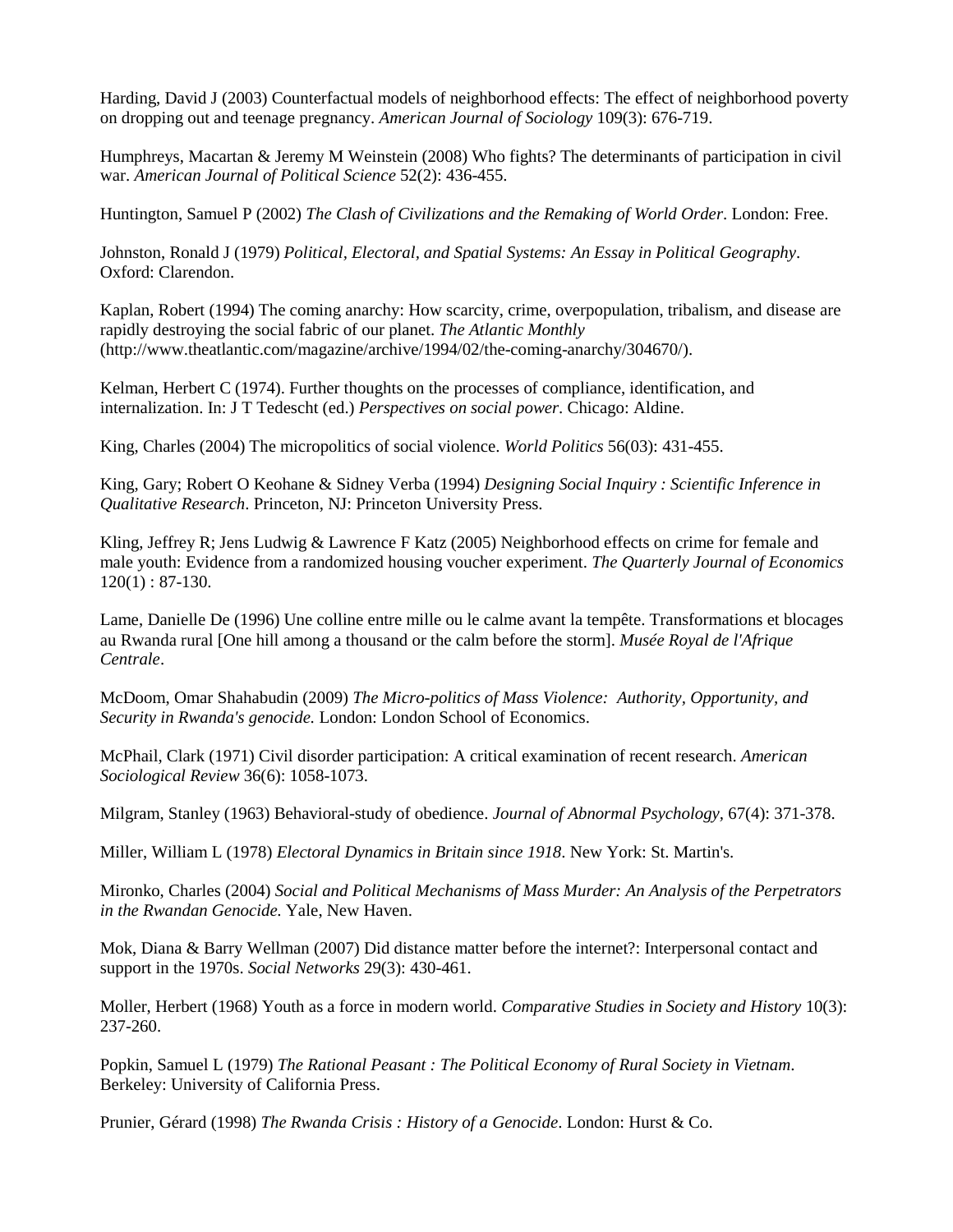Sageman, Marc (2004) *Understanding Terror Networks*. Philadelphia, PA: University of Pennsylvania Press.

Sampson, Robert J; Jeffrey D Morenoff & Thomas Gannon-Rowley (2002) Assessing "neighborhood effects": Social processes and new directions in research. *Annual Review of Sociology* 28: 443-478.

Scacco, Alexandra (2009) *Who Riots? Explaining Individual Participation in Ethnic Violence.* Columbia University.

Straus, Scott (2006) *The Order of Genocide : Race, Power, and War in Rwanda*. Ithaca: Cornell University Press.

Tilly, Charles (2003) *The Politics of Collective Violence*. Cambridge, New York: Cambridge University Press.

Tishkov, Valery (1995) 'Don't kill me, I'm a Kyrgyz!': An anthropological analysis of violence in the Osh ethnic conflict. *Journal of Peace Research,* 32(2): 133-149.

Urdal, Henrik (2006) A clash of generations? Youth bulges and political violence. *International Studies Quarterly* 50(3): 607-629.

Varshney, Ashutosh (2001) Ethnic conflict and civil society - India and beyond. *World Politics* 53(3): 362- 398.

Verpoorten, Marijke (2011) Leave none to claim the land a Malthusian catastrophe in Rwanda? Belgium (http://www.ua.ac.be/download.aspx?c=.IOB&n=91990&ct=83467&e=281065).

Verwimp, Philip (2005) An economic profile of peasant perpetrators of genocide - micro-level evidence from Rwanda. *Journal of Development Economics* 77(2): 297-323.

Waldorf, Lars (2006) Mass justice for mass atrocity: Rethinking local justice as transitional justice. *Temple Law Review,* 79(1): 1-87.

Waller, James (2002) *Becoming Evil : How Ordinary People Commit Genocide and Mass Killing*. Oxford ; New York: Oxford University Press.

Wilkinson, Steven I (2006) *Votes and Violence: Electoral Competition and Ethnic Riots in India*: Cambridge University Press.

Zimbardo, Philip; Craig Haney & Curtis Banks (1973) Interpersonal dynamics in a simulated prison. *International Journal of Criminology & Penology,* 1(1): 69-97.

OMAR SHAHABUDIN MCDOOM, b. 1973, PhD in Development Studies (London School of Economics, 2009), Lecturer/Assistant Professor in Comparative Politics, Department of Government, London School of Economics (2009- ).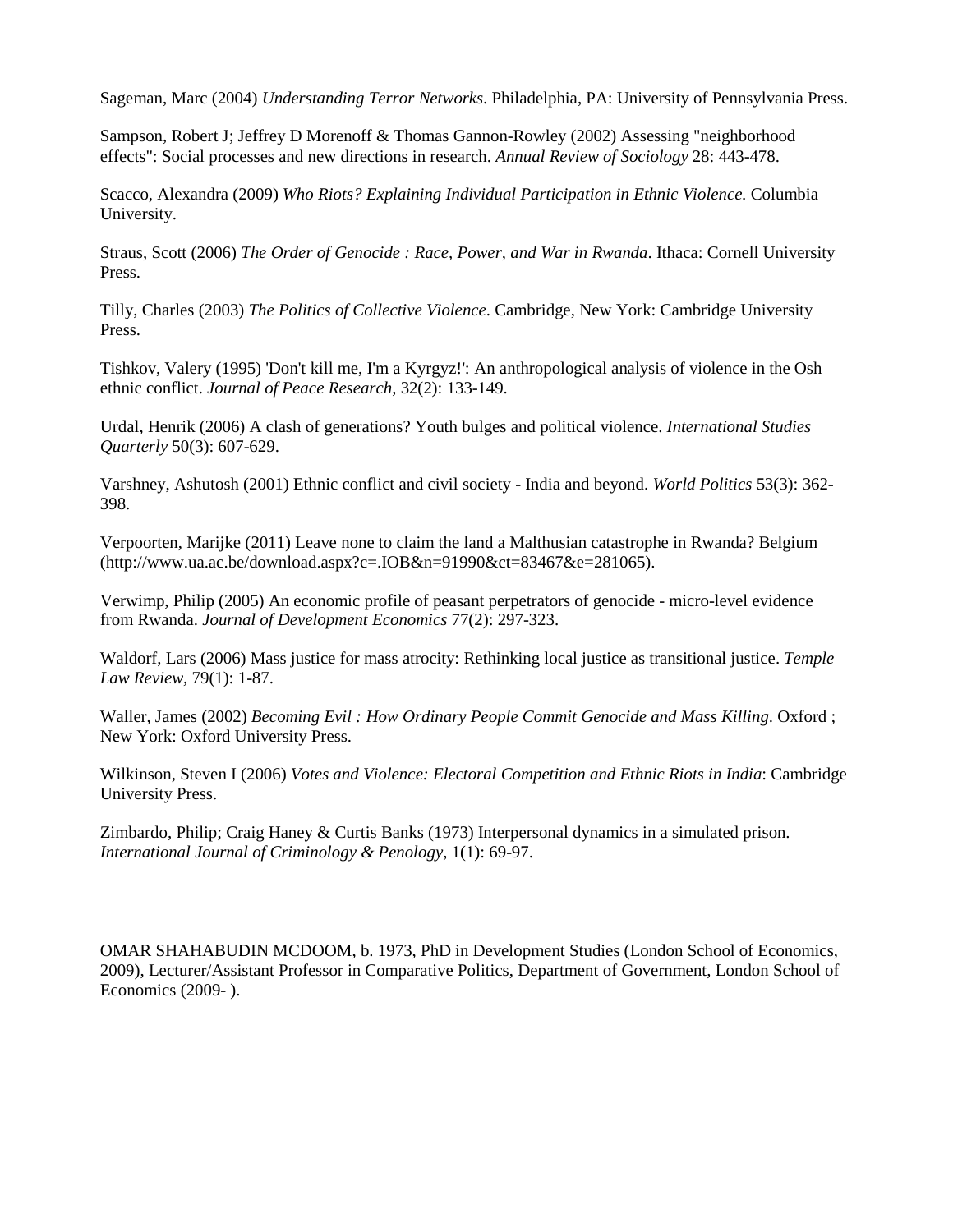|                                   |                     | Average sector in        | Average sector in<br><b>Rwanda</b> |  |
|-----------------------------------|---------------------|--------------------------|------------------------------------|--|
|                                   | <b>Sector tare</b>  | <b>Butare prefecture</b> |                                    |  |
| Population (households)           | 3426 (647)          | 3862 (835)               | 5192 (1090)                        |  |
| Ethnic Hutu & Ethnic Twa          | 3211 (93.7%)        | 82.7%                    | 91.6%                              |  |
| Ethnic Tutsi                      | 215 (6.3%)          | 17.3%                    | 8.4%                               |  |
| Surface area (cultivable land)    | 5.62 $km^2$         | 8.49 $km^2$              | $12.58 \text{ km}^2$               |  |
| Population density in April 1994* | 609 persons/ $km^2$ | 455 persons/ $km^2$      | 413 persons/ $km^2$                |  |
| All interethnic unions            | 38                  | <b>NA</b>                | <b>NA</b>                          |  |
| All suspects (% Hutu men)         | 194 (24.2%)         | 26.5%                    | 19.5%                              |  |
| Convicted suspects                | 94                  | <b>NA</b>                | <b>NA</b>                          |  |
| All victims                       | 136 (63.3%)         | 70%                      | 73.7%                              |  |
| Killed inside Tare                | $10(7.4\%)$         | <b>NA</b>                | <b>NA</b>                          |  |
| Killed outside Tare               | 126 (92.6%)         | <b>NA</b>                | <b>NA</b>                          |  |
| All survivors                     | 79 (36.7%)          | 30.0%                    | 26.3%                              |  |
| Male survivors                    | 18 (22.8%)          | <b>NA</b>                | <b>NA</b>                          |  |
| Female survivors                  | 61 (77.2%)          | <b>NA</b>                | <b>NA</b>                          |  |

## **Table I. Comparative Profile of Tare Sector, Rwanda**

Sources: [\(Goverment of Rwanda 1994;](#page-26-0) [McDoom 2009\)](#page-26-1) \**Projected from 1991 Census data*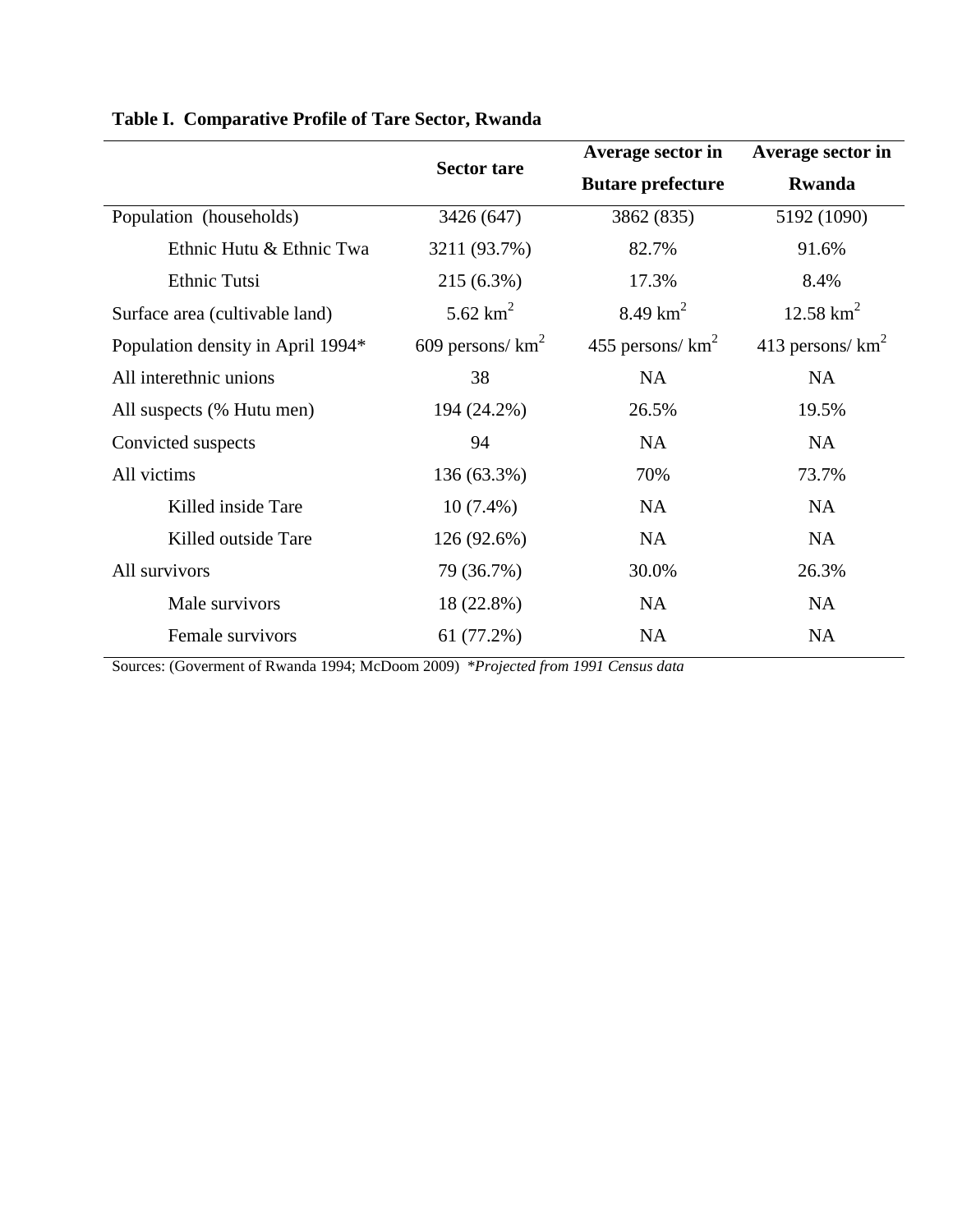| Table II. Descriptive statistics of predictors of participation in Rwanda's genocide |                     |               |                                  |                    |                     |               |                        |                      |  |
|--------------------------------------------------------------------------------------|---------------------|---------------|----------------------------------|--------------------|---------------------|---------------|------------------------|----------------------|--|
|                                                                                      | <b>Non-convicts</b> |               |                                  |                    | <b>Convicts</b>     |               |                        |                      |  |
|                                                                                      | mean                | sd            | min                              | max                | mean                | sd            | min                    | max                  |  |
| Gender                                                                               | 0.50                | 0.50          | $\boldsymbol{0}$                 | $\mathbf{1}$       | $0.97**$<br>33.60** | 0.18          | $\overline{0}$         | 1                    |  |
| Age in 1994<br>Household head                                                        | 25.14<br>0.23       | 18.72<br>0.42 | $\mathbf{1}$<br>$\boldsymbol{0}$ | 94<br>$\mathbf{1}$ | $0.80**$            | 11.58<br>0.40 | 15<br>$\boldsymbol{0}$ | 63                   |  |
| Interethnic union                                                                    | 0.01                | 0.11          | $\boldsymbol{0}$                 | $\mathbf{1}$       | 0.01                | 0.05          | $\boldsymbol{0}$       | $\mathbf{1}$<br>0.50 |  |
| Convicts in 100m                                                                     | 3.30                | 4.35          | $\boldsymbol{0}$                 | 50                 | $6.15**$            | 8.47          | $\boldsymbol{0}$       | 33.3                 |  |
| neighborhood (%)                                                                     |                     |               |                                  |                    |                     |               |                        |                      |  |
| Convicts in 200m                                                                     | 3.63                | 2.94          | $\boldsymbol{0}$                 | 21.4               | $6.80**$            | 10.27         | $\boldsymbol{0}$       | 100                  |  |
| neighborhood (%)                                                                     |                     |               |                                  |                    |                     |               |                        |                      |  |
| Convicts in 300m                                                                     | 3.73                | 1.95          | $\boldsymbol{0}$                 | 15.6               | 3.94                | 1.83          | $\boldsymbol{0}$       | 8.33                 |  |
| neighborhood (%)                                                                     |                     |               |                                  |                    |                     |               |                        |                      |  |
| Convicts in 400m                                                                     | 3.77                | 1.56          | $\boldsymbol{0}$                 | 11.5               | 3.90                | 1.33          | 0.85                   | 6.98                 |  |
| neighborhood (%)                                                                     |                     |               |                                  |                    |                     |               |                        |                      |  |
| Convicts in 500m                                                                     | 3.80                | 1.29          | $\boldsymbol{0}$                 | 13.5               | 4.01                | 1.34          | 0.90                   | 11.5                 |  |
| neighborhood (%)                                                                     |                     |               |                                  |                    |                     |               |                        |                      |  |
| Tutsi in 100m                                                                        | 4.45                | 12.61         | $\boldsymbol{0}$                 | 100                | 2.91                | 9.39          | $\boldsymbol{0}$       | 50                   |  |
| neighborhood (%)<br>Tutsi in 200m                                                    | 4.44                | 8.35          | $\boldsymbol{0}$                 | 45.5               | 4.23                | 7.67          | $\boldsymbol{0}$       | 37.8                 |  |
| neighborhood (%)                                                                     |                     |               |                                  |                    |                     |               |                        |                      |  |
| Tutsi in 300m                                                                        | 4.45                | 7.03          | $\boldsymbol{0}$                 | 38.9               | 5.33                | 8.09          | $\boldsymbol{0}$       | 29.7                 |  |
| neighborhood (%)                                                                     |                     |               |                                  |                    |                     |               |                        |                      |  |
| Tutsi in 400m                                                                        | 4.52                | 6.05          | $\boldsymbol{0}$                 | 32.8               | 5.39                | 7.00          | $\boldsymbol{0}$       | 28.4                 |  |
| neighborhood (%)                                                                     |                     |               |                                  |                    |                     |               |                        |                      |  |
| Tutsi in 500m                                                                        | 4.62                | 5.25          | $\boldsymbol{0}$                 | 30.2               | 5.68                | 6.42          | $\boldsymbol{0}$       | 30.4                 |  |
| neighborhood (%)                                                                     |                     |               |                                  |                    |                     |               |                        |                      |  |
| Killers in hh $(\%)$                                                                 | 0.06                | 1.10          | $\boldsymbol{0}$                 | 25                 | $0.56**$            | 3.27          | $\boldsymbol{0}$       | 25                   |  |
| Household size                                                                       | 6.07                | 2.40          | $\mathbf{1}$                     | 13                 | $5.05**$            | 1.97          | $\mathbf{1}$           | 9                    |  |
| Pop density 100m (sq                                                                 | 932.80              | 553.66        | 31.8                             | 2673.5             | 921.64              | 613.73        | 31.8                   | 2673.5               |  |
| km)                                                                                  |                     |               |                                  |                    |                     |               |                        |                      |  |
| Pop density 200m (sq                                                                 | 657.25              | 330.11        | 7.94                             | 1634.9             | 647.87              | 339.72        | 15.9                   | 1531.7               |  |
| km)<br>Pop density 300m (sq                                                          | 561.49              | 244.17        | 10.6                             | 1258.0             | 563.96              | 259.30        | 98.9                   | 1233.2               |  |
| km)                                                                                  |                     |               |                                  |                    |                     |               |                        |                      |  |
| Pop density 400m (sq                                                                 | 489.01              | 180.79        | 11.9                             | 856.9              | 494.95              | 188.99        | 85.5                   | 844.9                |  |
| km)                                                                                  |                     |               |                                  |                    |                     |               |                        |                      |  |
| Pop density 500m (sq<br>km)                                                          | 433.11              | 141.61        | 44.6                             | 704.0              | 441.34              | 146.40        | 66.2                   | 698.9                |  |
| Prox. to nearest mobilizer                                                           | 0.22                | 0.20          | $\boldsymbol{0}$                 | 1.12               | $0.17*$             | 0.16          | $\boldsymbol{0}$       | 0.77                 |  |
| (km)                                                                                 |                     |               |                                  |                    |                     |               |                        |                      |  |
| Prox. to community's                                                                 | 1.32                | 0.68          | 0.016                            | 2.94               | 1.28                | 0.71          | 0.060                  | 2.78                 |  |
| center (km)<br>Elevation of household                                                | 1775.3              | 48.54         | 1651                             | 1891               | 1781.40             | 47.11         | 1664                   | 1878                 |  |
| (metres)                                                                             | 9                   |               |                                  |                    |                     |               |                        |                      |  |
| Slope of household                                                                   | 17.03               | 7.87          | 1.11                             | 51.1               | 17.56               | 7.67          | 1.76                   | 34.5                 |  |
| (degrees)                                                                            |                     |               |                                  |                    |                     |               |                        |                      |  |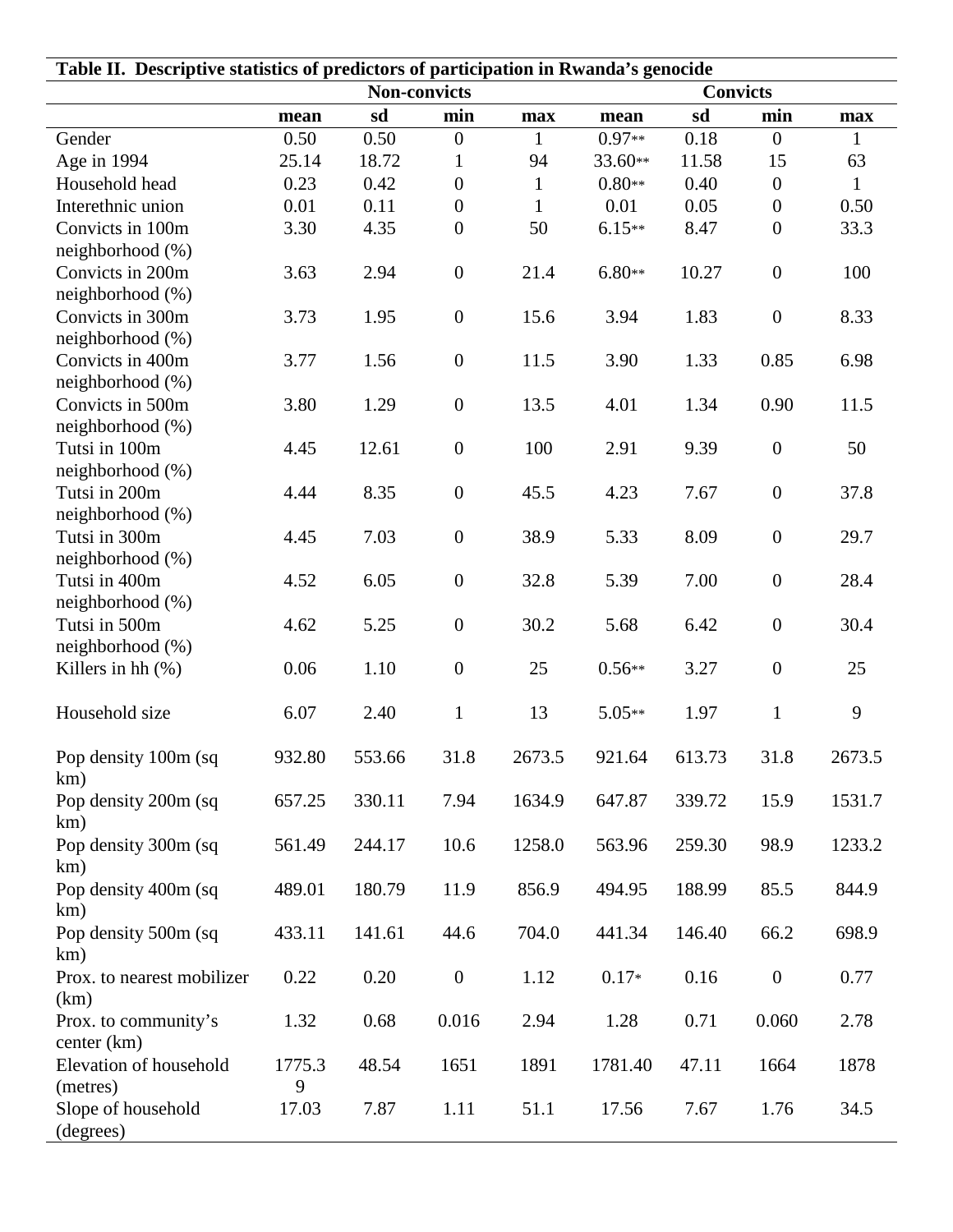| Table III. Predictors of participation in Rwanda's genocide using subpopulation of Hutu males aged 15 and over |                               |                             |                             |                               |                             |                             |  |  |
|----------------------------------------------------------------------------------------------------------------|-------------------------------|-----------------------------|-----------------------------|-------------------------------|-----------------------------|-----------------------------|--|--|
|                                                                                                                | 100m neighborhood             |                             |                             | 200m neighborhood             | 300m neighborhood           |                             |  |  |
|                                                                                                                | (1)<br>(2)                    |                             | (3)<br>(4)                  |                               | (5)                         | (6)                         |  |  |
|                                                                                                                | <b>Suspects</b>               | <b>Convicts</b>             | <b>Suspects</b>             | <b>Convicts</b>               | <b>Suspects</b>             | <b>Convicts</b>             |  |  |
| Gender                                                                                                         | $46.38^{\ast\ast}$ (25.29)    | $78.42^{\ast\ast}$ (84.20)  | $50.66^{\ast\ast}$ (28.14)  | $78.72$ <sup>**</sup> (84.04) | $48.79**$ (26.61)           | $81.81^{\ast\ast}$ (87.93)  |  |  |
| Age in 1994                                                                                                    | 1.07(0.04)                    | 1.02(0.06)                  | $1.09^* (0.05)$             | 1.04(0.06)                    | 1.07(0.04)                  | 1.01(0.06)                  |  |  |
| Age squared                                                                                                    | $0.88^{**}$ (0.04)            | 0.90(0.06)                  | $0.85^{\ast\ast}$ (0.04)    | $0.88^* (0.07)$               | $0.87^{\ast\ast}$ (0.04)    | 0.91(0.06)                  |  |  |
| Household head                                                                                                 | $6.24$ <sup>**</sup> $(1.78)$ | $6.74^{\ast\ast}$ (2.45)    | $5.91^{\ast\ast}$ (1.72)    | $6.47^{\ast\ast}$ (2.39)      | $6.51^{\ast\ast}$ (1.87)    | $7.54^{\ast\ast}$ (2.73)    |  |  |
| Interethnic union                                                                                              | 0.07(0.13)                    | 0.16(0.29)                  | 0.05(0.10)                  | 0.16(0.28)                    | 0.05(0.10)                  | 0.14(0.25)                  |  |  |
| Killers in neighborhood (%)                                                                                    | $1.03^* (0.01)$               | $1.04^{\dagger}$ (0.02)     | $1.11$ <sup>**</sup> (0.02) | $1.20^{**}$ (0.05)            | $1.10^{**}$ (0.03)          | 1.02(0.07)                  |  |  |
| Tutsi in neighborhood (%)                                                                                      | 1.00(0.01)                    | 0.99(0.02)                  | 0.99(0.02)                  | 0.98(0.02)                    | 1.00(0.02)                  | 1.01(0.02)                  |  |  |
| Killers in household (%)                                                                                       | $1.23$ <sup>**</sup> (0.05)   | $1.24$ <sup>**</sup> (0.09) | $1.22$ <sup>**</sup> (0.05) | $1.21$ <sup>**</sup> (0.09)   | $1.22$ <sup>**</sup> (0.05) | $1.25$ <sup>**</sup> (0.09) |  |  |
| Household size                                                                                                 | 0.95(0.05)                    | $0.89^* (0.06)$             | 0.96(0.05)                  | 0.90(0.06)                    | 0.95(0.05)                  | $0.88^* (0.06)$             |  |  |
| Pop density (100 persons/sq<br>km)                                                                             | $0.96^* (0.02)$               | 0.99(0.02)                  | 0.96(0.04)                  | 0.99(0.05)                    | 0.97(0.05)                  | 1.01(0.06)                  |  |  |
| Prox. to nearest mobilizer<br>(km)                                                                             | $0.12$ <sup>**</sup> (0.09)   | 0.30(0.28)                  | 0.28(0.24)                  | 0.85(0.87)                    | 0.29(0.26)                  | 0.30(0.31)                  |  |  |
| Prox. to community's center<br>(km)                                                                            | 1.21(0.25)                    | 1.14(0.29)                  | 0.96(0.22)                  | 1.01(0.27)                    | 1.03(0.24)                  | 1.15(0.31)                  |  |  |
| Elevation of household<br>(hectometers)                                                                        | 1.31(0.41)                    | 1.44(0.56)                  | 1.21(0.40)                  | 1.59(0.66)                    | 1.34(0.43)                  | 1.42(0.56)                  |  |  |